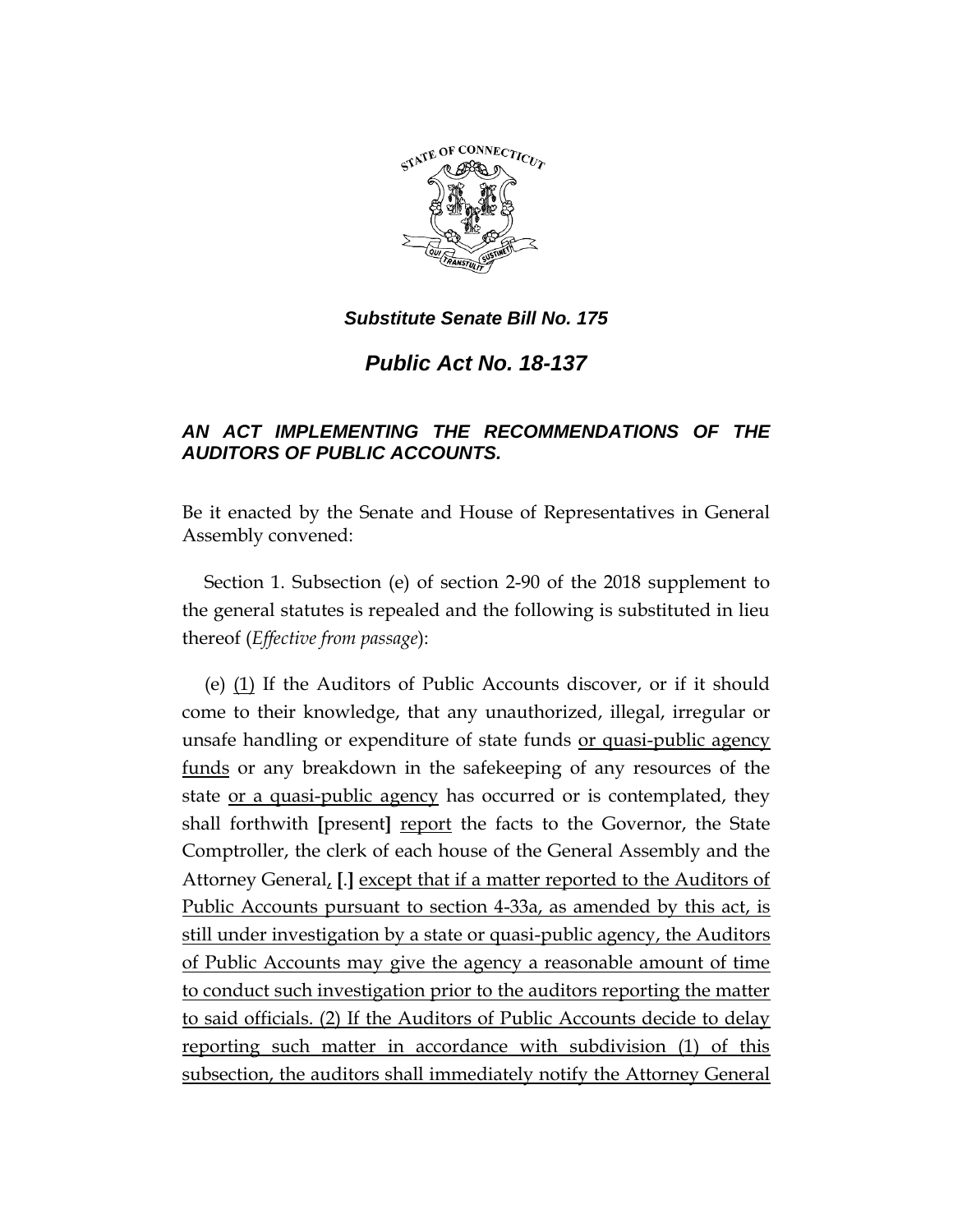of such decision. (3) Any Auditor of Public Accounts neglecting to make [such a] the report required under subdivision (1) of this subsection, or any agent of the auditors neglecting to report to the Auditors of Public Accounts any such matter discovered by **[**him**]** such agent or coming to **[**his**]** such agent's knowledge, shall be fined not more than one hundred dollars or imprisoned not more than six months, or both.

Sec. 2. Section 4-33a of the general statutes is repealed and the following is substituted in lieu thereof (*Effective October 1, 2018*):

All boards of trustees of state institutions, state department heads, boards, commissions, other state agencies responsible for state property and funds and quasi-public agencies, as defined in section 1- 120, shall promptly notify the Auditors of Public Accounts and the Comptroller of any  $(1)$  unauthorized, illegal, irregular or unsafe handling or expenditure of state or quasi-public agency funds, **[**or**]** (2) breakdowns in the safekeeping of any other resources of the state or quasi-public agencies, (3) breach of security, as defined in section 36a-701b, or (4) contemplated action to **[**do the same**]** commit one of the acts listed in subdivisions (1) to (3), inclusive, of this section within their knowledge. In the case of such notification to the Auditors of Public Accounts, the auditors may permit aggregate reporting in a manner and at a schedule determined by the auditors.

Sec. 3. Section 1-101pp of the general statutes is repealed and the following is substituted in lieu thereof (*Effective October 1, 2018*):

Any commissioner, deputy commissioner, state agency or quasipublic agency head or deputy, or person in charge of state agency procurement, **[**and**]** contracting or human resources, who has reasonable cause to believe that a person has violated the provisions of the Code of Ethics for Public Officials set forth in part I of this chapter or any law or regulation concerning ethics in state contracting shall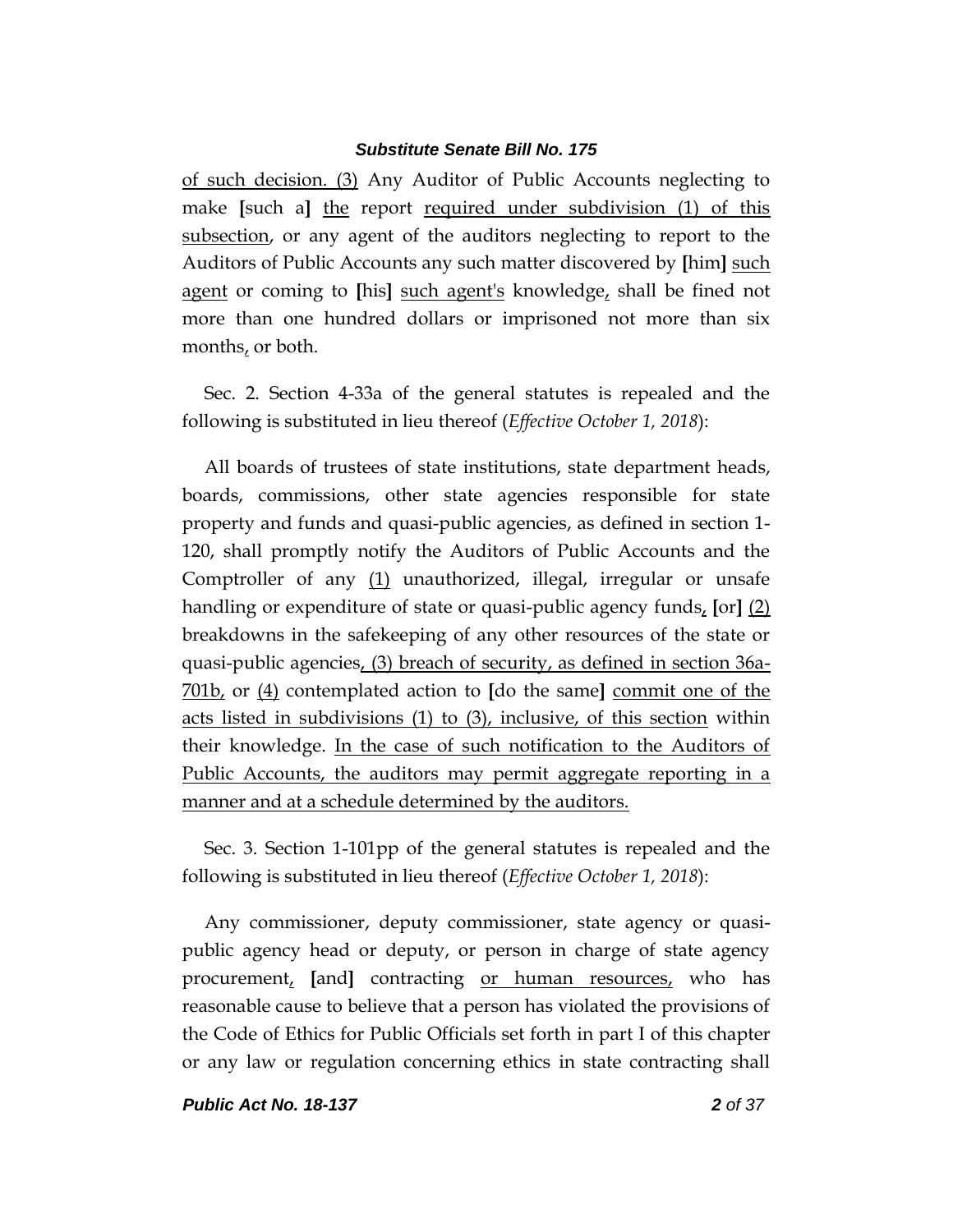report such belief to the Office of State Ethics, which may further report such information to the **[**Auditor**]** Auditors of Public Accounts, the Chief State's Attorney or the Attorney General.

Sec. 4. Subdivision (8) of section 4-37f of the general statutes is repealed and the following is substituted in lieu thereof (*Effective October 1, 2018*):

(8) A foundation which has in any of its fiscal years receipts and earnings from investments totaling **[**one**]** two hundred fifty thousand dollars per fiscal year or more, or a foundation established for the principal purpose of coordinated emergency recovery that operated in response to an eligible incident, as defined in section 4-37r, during the fiscal year or with funds that exceeded **[**one**]** two hundred fifty thousand dollars in the aggregate, shall have completed on its behalf for such fiscal year a full audit of the books and accounts of the foundation. A foundation which has receipts and earnings from investments totaling less than **[**one**]** two hundred fifty thousand dollars in each fiscal year during any three of its consecutive fiscal years beginning October 1, **[**1986**]** 2018, shall have completed on its behalf for the third fiscal year in any such three-year period a full audit of the books and accounts of the foundation, unless such foundation was established for the principal purpose of coordinated emergency recovery and had completed on its behalf such an audit for any year in any such three-year period. For each fiscal year in which an audit is not required pursuant to this subdivision financial statements shall be provided by the foundation to the executive authority of the state agency. Each audit under this subdivision shall be (A) conducted **[**(A)**]** by an independent certified public accountant or, if requested by the state agency with the consent of the foundation, the Auditors of Public Accounts, **[**and**]** (B) conducted in accordance with generally accepted auditing standards, and (C) completed, and a copy of such audit submitted, in accordance with this section, not later than six months

*Public Act No. 18-137 3 of 37*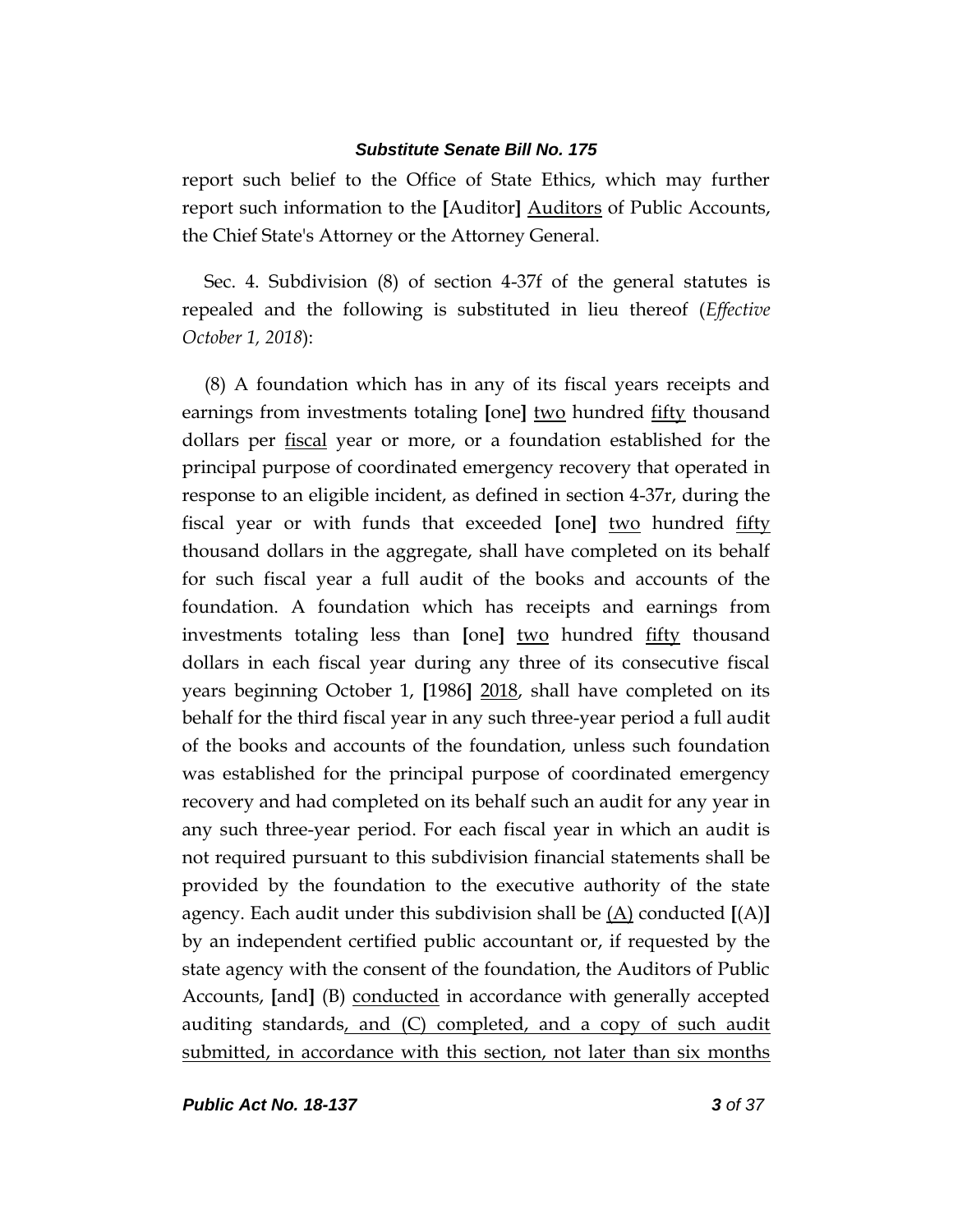after the end of the applicable fiscal year. The auditor shall submit (i) a report that includes an opinion regarding the financial statements and a management letter, and (ii) a report that includes an opinion on conformance of the operating procedures of the foundation with the provisions of sections 4-37e to 4-37i, inclusive, and recommendations for any corrective actions needed to ensure such conformance. Each audit report shall disclose the receipt or use by the foundation of any public funds in violation of said sections or any other provision of the general statutes. The foundation shall provide a copy of each audit report completed pursuant to this subdivision to the executive authority of the state agency and the Attorney General. Each financial statement required under this subdivision shall include, for the fiscal year to which the statement applies, the total receipts and earnings from investments of the foundation and the amount and purpose of each receipt of funds by the state agency from the foundation. As used in this subdivision, "fiscal year" means any twelve-month period adopted by a foundation as its accounting year;

Sec. 5. Subsection (b) of section 4-37g of the general statutes is repealed and the following is substituted in lieu thereof (*Effective October 1, 2018*):

(b) In the case of an audit required pursuant to section  $4-37f$ , as amended by this act, that was not conducted by the Auditors of Public Accounts, the executive authority and chief financial official of the state agency shall review the audit report received pursuant to said section and, upon such review, the executive authority shall sign a letter indicating that he has reviewed the audit report and transmit a copy of the letter and report to the Auditors of Public Accounts. If such audit report indicates that (1) funds for deposit and retention in state accounts have been deposited and retained in foundation accounts or (2) state funds, personnel, services or facilities may have been used in violation of sections 4-37e to 4-37i, inclusive, or any other provision of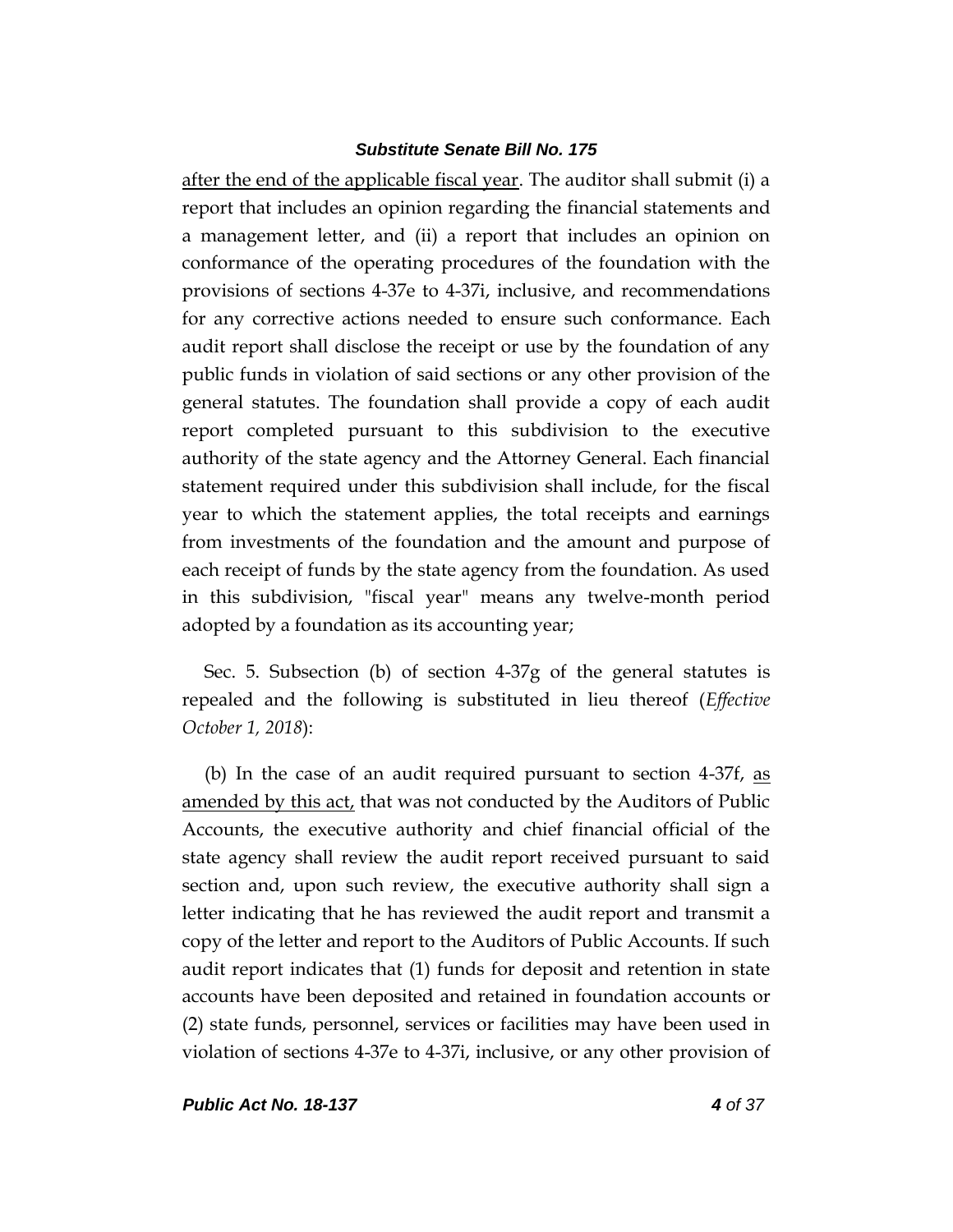the general statutes, the Auditors of Public Accounts may conduct a full audit of the books and accounts of the foundation pertaining to such funds, personnel, services or facilities, in accordance with the provisions of section 2-90, as amended by this act. For the purposes of such audit, the Auditors of Public Accounts shall have access to the working papers compiled by the certified public accountant in the preparation of the audit conducted pursuant to section  $4-37f<sub>1</sub>$  as amended by this act, which are relevant to such use of state funds, personnel, services or facilities in violation of the provisions of sections 4-37e to 4-37i, inclusive, or any other provision of the general statutes. If the audit required pursuant to section 4-37f, as amended by this act, was not conducted, the Auditors of Public Accounts may conduct a full audit of the books and accounts of the foundation, in accordance with the provisions of section 2-90, as amended by this act.

Sec. 6. Section 2-90b of the general statutes is repealed and the following is substituted in lieu thereof (*Effective from passage*):

The Auditors of Public Accounts shall **[**annually**]** biennially conduct an audit of reimbursements made from the Bradley Enterprise Fund to the Department of Emergency Services and Public Protection to cover the cost of Troop W operations carried out in accordance with the memorandum of understanding between the Department of Emergency Services and Public Protection and the Department of Transportation.

Sec. 7. Subsection (a) of section 1-123 of the 2018 supplement to the general statutes is repealed and the following is substituted in lieu thereof (*Effective from passage*):

(a) The board of directors of each quasi-public agency shall annually submit a report to the Governor and the Auditors of Public Accounts. Such report shall include, but need not be limited to, the following: (1) A list of all bond issues for the preceding fiscal year, including, for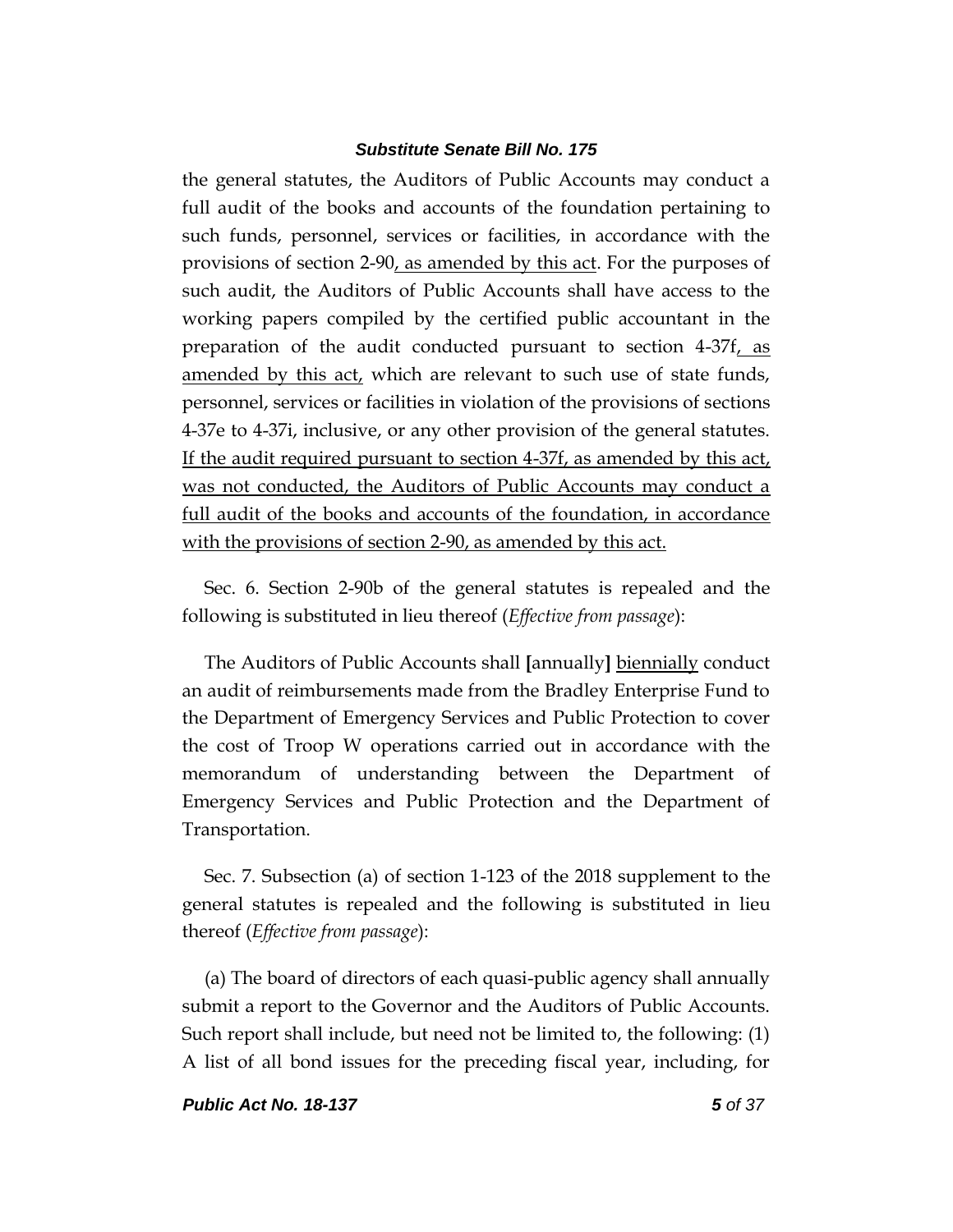each such issue, the financial advisor and underwriters, whether the issue was competitive, negotiated or privately placed, and the issue's face value and net proceeds; (2) a list of all projects other than those pertaining to owner-occupied housing or student loans receiving financial assistance during the preceding fiscal year, including each project's purpose, location, and the amount of funds provided by the agency; (3) a list of all outside individuals and firms receiving in excess of five thousand dollars in the form of loans, grants or payments for services, except for individuals receiving loans for owner-occupied housing and education; (4) a **[**balance sheet showing all revenues and expenditures**]** complete set of financial statements; (5) the cumulative value of all bonds issued, the value of outstanding bonds, and the amount of the state's contingent liability; (6) the affirmative action policy statement, a description of the composition of the agency's work force by race, sex, and occupation and a description of the agency's affirmative action efforts; and (7) a description of planned activities for the current fiscal year.

Sec. 8. (NEW) (*Effective October 1, 2018*) (a) For the purposes of this section, "state agency" means any department, board, council, commission, institution or other executive branch agency of state government, including, but not limited to, each constituent unit and each public institution of higher education. On and after October 1, 2018, no state agency shall make a payment in excess of fifty thousand dollars to an employee resigning or retiring from employment with such state agency for the purposes of avoiding costs associated with potential litigation or pursuant to a nondisparagement agreement unless such payment is made pursuant to (1) a settlement agreement entered into by the Attorney General on behalf of the state agency, or (2) an authorization by the Governor pursuant to section 3-7 of the general statutes.

(b) No settlement agreement or nondisparagement agreement, as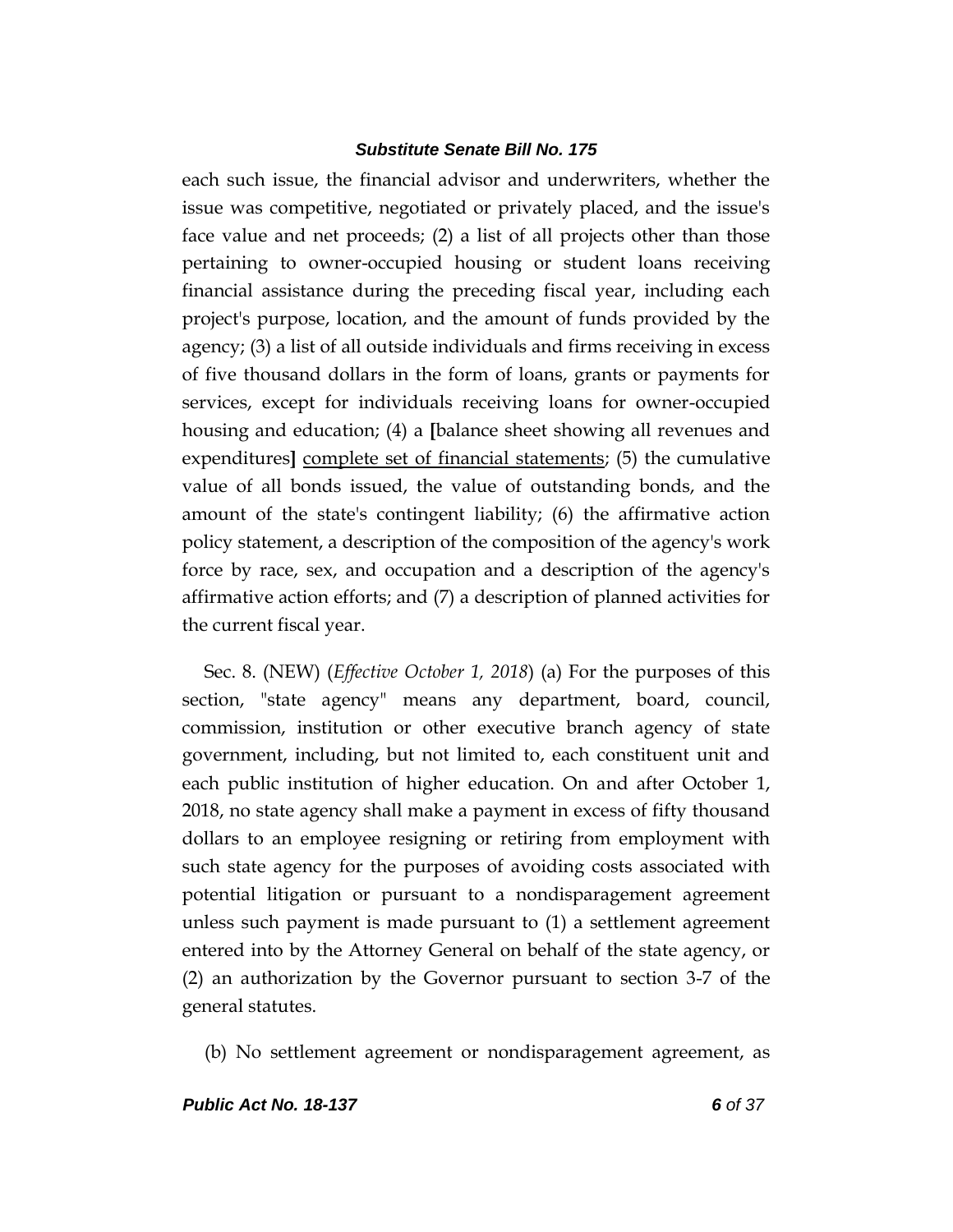described in subsection (a) of this section, may prohibit an employee from making a complaint or providing information in accordance with section 4-61dd or sections 4-276 to 4-280, inclusive, of the general statutes.

Sec. 9. Section 4-215 of the general statutes is repealed and the following is substituted in lieu thereof (*Effective October 1, 2018*):

(a) Each personal service agreement executed on or after July 1, 1994, and having a cost of more than twenty thousand dollars but not more than fifty thousand dollars and a term of not more than one year shall be based on competitive negotiation or competitive quotations, unless the state agency purchasing the personal services determines that a sole source purchase is required and applies to the secretary for a waiver from such requirement and the secretary grants the waiver. Not later than March 1, 1994, the secretary shall adopt guidelines for determining the types of services that may qualify for such waivers. The qualifying services shall include, but not be limited to, (1) services for which the cost to the state of a competitive selection procedure would outweigh the benefits of such procedure, as documented by the state agency, (2) proprietary services, (3) services to be provided by a contractor mandated by the general statutes or a public or special act, and (4) emergency services, including services needed for the protection of life or health.

(b) The secretary shall immediately notify the Auditors of Public Accounts of any application that the secretary receives for approval of a sole source purchase of audit services and give the auditors the opportunity to review the application to advise the secretary as to whether such services are necessary and, if so, whether such services could be provided by said auditors.

Sec. 10. Subsection (k) of section 38a-660 of the general statutes is repealed and the following is substituted in lieu thereof (*Effective July*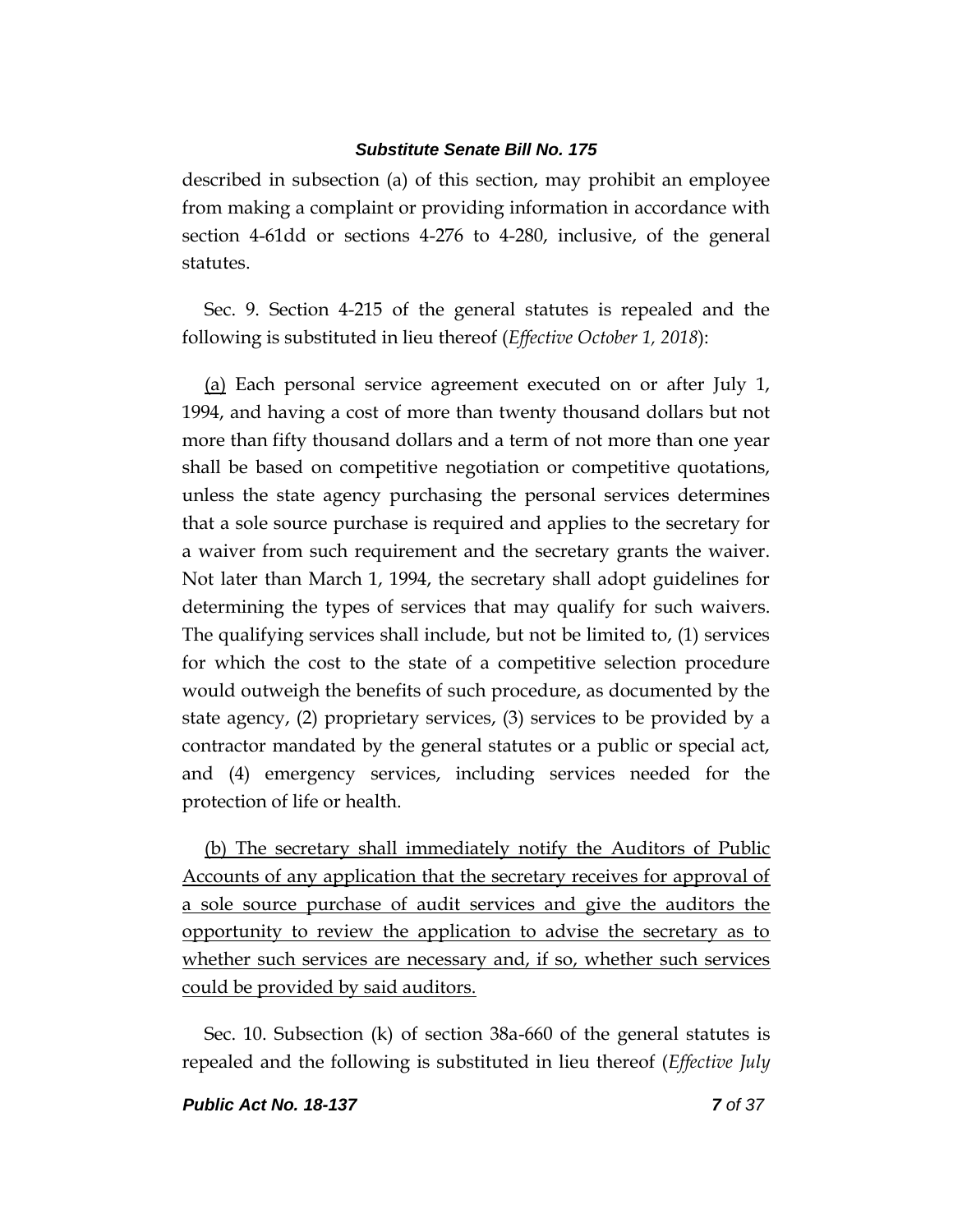*1, 2018*):

(k) (1) To further the enforcement of this section and sections 38a-660b to 38a-660m, inclusive, and to determine the eligibility of any licensee, the commissioner may, as often as the commissioner deems necessary, examine the books and records of any such licensee. Each person licensed as a surety bail bond agent in this state shall, on or before January thirty-first, annually, pay to the commissioner a fee of four hundred fifty dollars to cover the cost of examinations under this subsection.

(2) The fees received by the commissioner pursuant to subdivision (1) of this subsection shall be dedicated to conducting the examinations under said subdivision (1) and shall be deposited in the account established under subdivision (3) of this subsection.

(3) There is established an account to be known as the "surety bail bond agent examination account", which shall be a separate **[**, nonlapsing**]** account within the Insurance Fund established under section 38a-52a. The account shall contain any moneys required by law to be deposited in the account and any such moneys remaining in the account at the close of the fiscal year shall be transferred to the General Fund.

Sec. 11. Section 32-605 of the general statutes is repealed and the following is substituted in lieu thereof (*Effective from passage*):

(a) In lieu of the report required under section 1-123, as amended by this act, within the first ninety days of each fiscal year of the Capital Region Development Authority, the board of directors of the authority shall submit a report to the Governor, the Auditors of Public Accounts and the joint standing committee of the General Assembly having cognizance of matters relating to finance, revenue and bonding. Such report shall include, but not be limited to, the following: (1) A list of all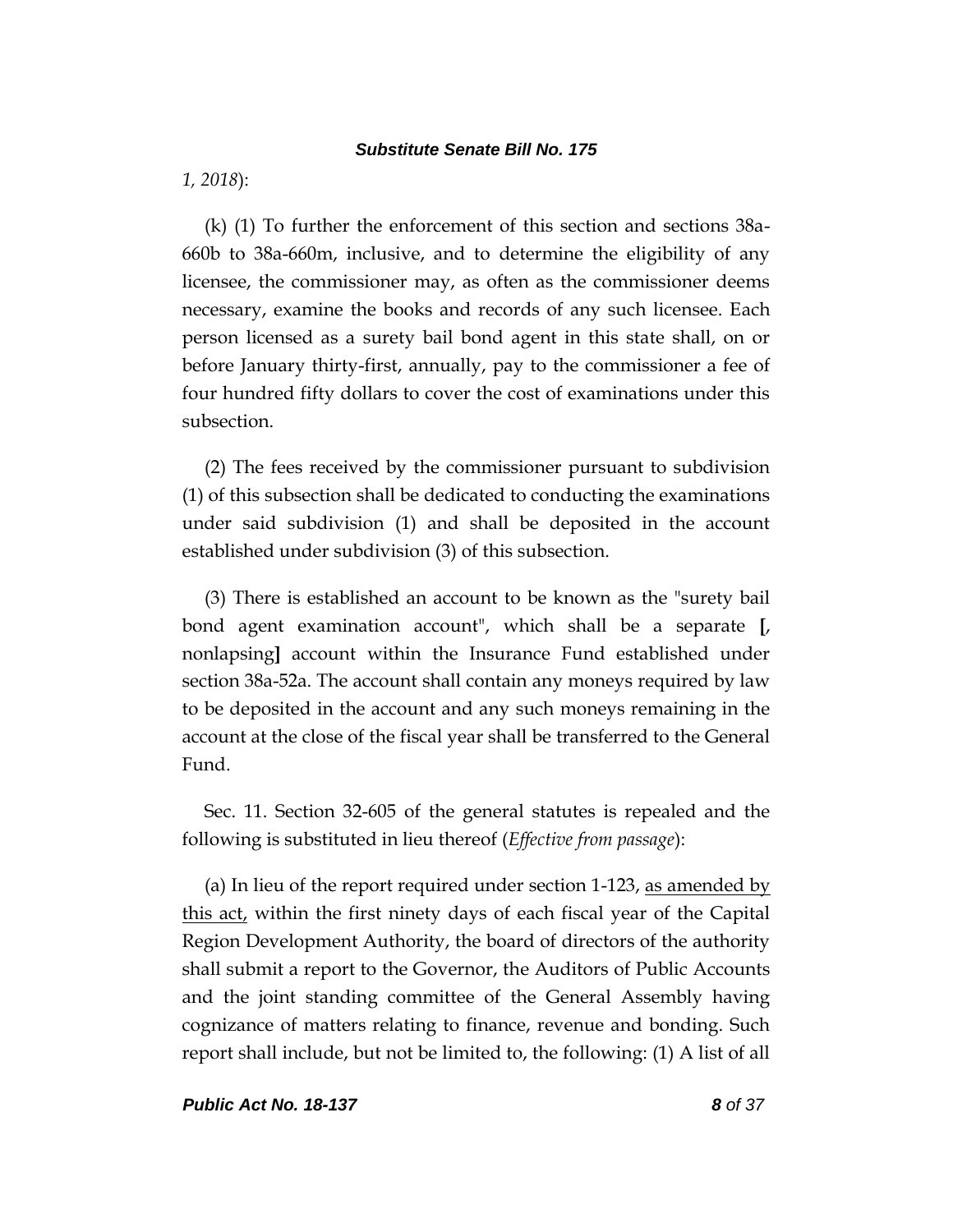bonds issued during the preceding fiscal year, including, for each such issue, the financial advisor and underwriters, whether the issue was competitive, negotiated or privately placed, and the issue's face value and net proceeds; (2) a description of the capital city project or any economic development project in the capital region in which the authority is involved, its location and the amount of funds, if any, provided by the authority with respect to the construction of such project; (3) a list of all outside individuals and firms, including principal and other major stockholders, receiving in excess of five thousand dollars as payments for services; (4) a comprehensive annual financial report prepared in accordance with generally accepted accounting principles for governmental enterprises; (5) the cumulative value of all bonds issued, the value of outstanding bonds and the amount of the state's contingent liability; (6) the affirmative action policy statement, a description of the composition of the work force of the authority by race, sex and occupation and a description of the affirmative action efforts of the authority; (7) a description of planned activities for the current fiscal year; (8) a list of all private investments made or committed for commercial development within the capital city economic development district; and (9) an analysis of the authority's success in achieving the purposes stated in section 32-602.

**[**(b) The board of directors of the authority shall annually contract with a person, firm or corporation for a compliance audit of the authority's activities during the preceding authority fiscal year. The audit shall determine whether the authority has complied with its regulations concerning affirmative action, personnel practices, the purchase of goods and services and the use of surplus funds. The board shall submit the audit report to the Governor, the Auditors of Public Accounts and the joint standing committee of the General Assembly having cognizance of matters relating to finance, revenue and bonding.**]**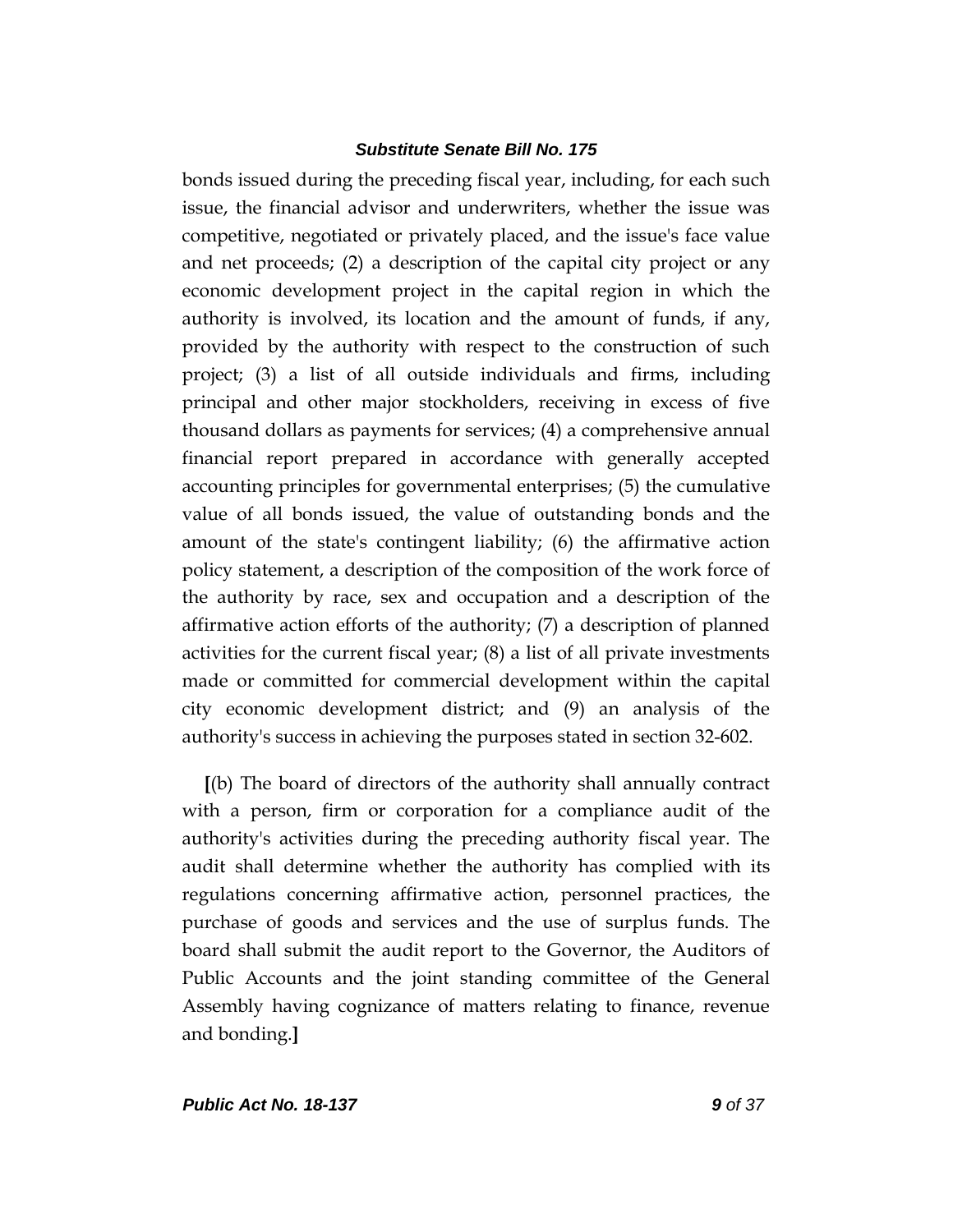**[**(c)**]** (b) The board of directors of the authority shall annually contract with a firm of certified public accountants to undertake an independent financial audit of the authority in accordance with generally accepted auditing standards. The board shall submit the audit report to the Governor, the Auditors of Public Accounts and the joint standing committee of the General Assembly having cognizance of matters relating to finance, revenue and bonding.

**[**(d)**]** (c) The authority shall designate a contract compliance officer from the staff of the authority to monitor compliance of the operations of facilities under the management or control of the authority, the convention center, convention center hotel and related parking facilities of the center and the hotel, with the provisions of state law applicable to such operations, including, but not limited to, this section and sections 32-650 to 32-668, inclusive, and with applicable requirements of contracts entered into by the authority, relating to setasides for small contractors and minority business enterprises and required efforts to hire available and qualified members of minorities, as defined in section 32-9n, and available and qualified residents of the city of Hartford for jobs in such operations. Such officer shall file, each year during the period of facility operations, a written report with the authority as to findings and recommendations regarding such compliance.

Sec. 12. Section 32-651 of the general statutes is repealed and the following is substituted in lieu thereof (*Effective from passage*):

As used in sections 32-650 to 32-668, inclusive, sections 39 and 40 of public act 98-1 of the December special session, as amended by public act 99-241 and public act 00-140, and subsection **[**(d)**]** (c) of section 32- 605, as amended by this act:

(1) "Adriaen's Landing site" means the area of approximately thirtythree acres of land within the capital city economic development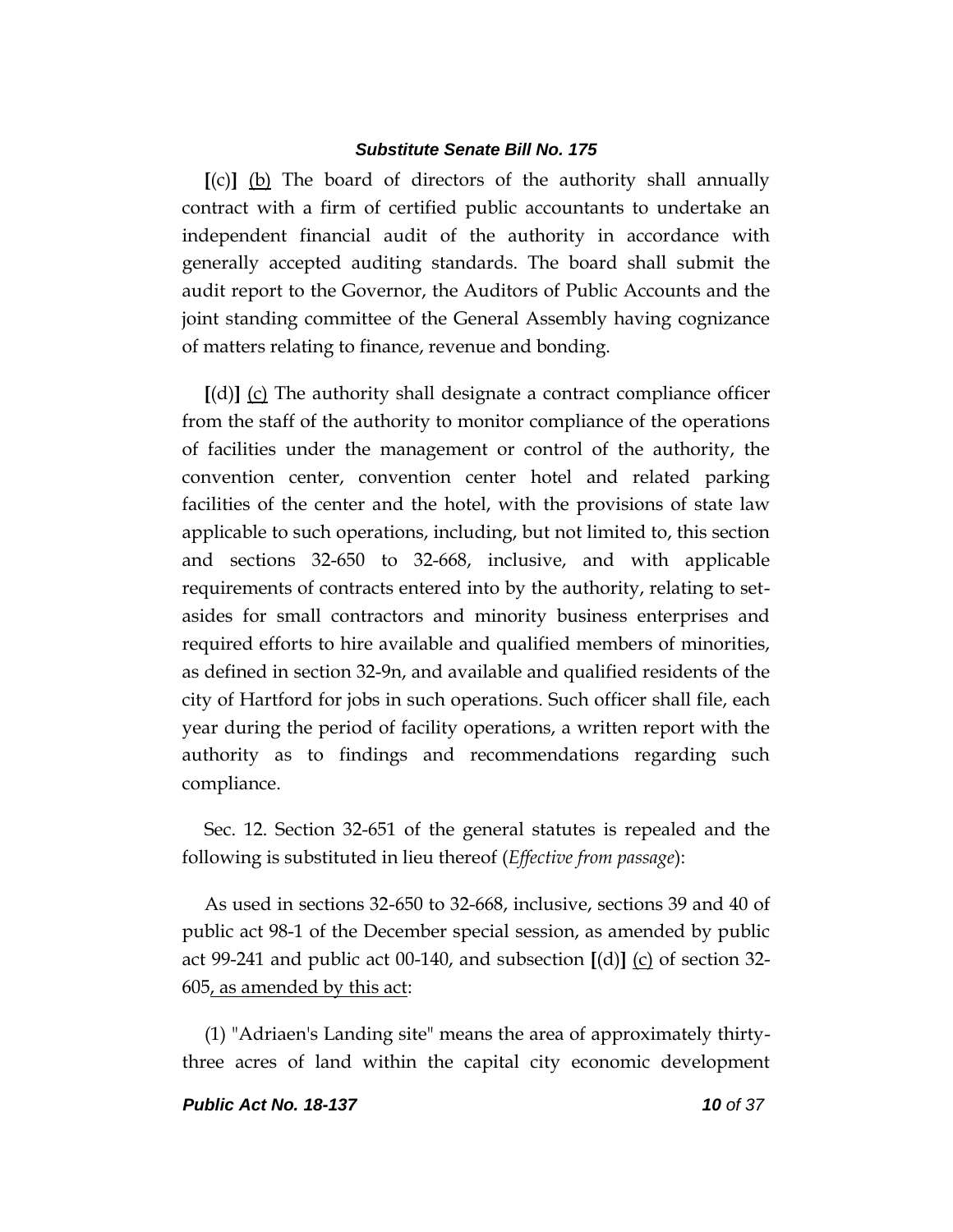district designated in the master development plan as the location of the convention center, the related parking facilities and the on-site related private development.

(2) "Bonds" means the bonds authorized to be issued and sold by the state pursuant to sections 32-652 and 32-653, and, unless the context requires a different meaning, shall include serial, term or variable rate bonds, notes issued in anticipation of the issuance of bonds, and temporary or interim notes or notes issued pursuant to a commercial paper program.

(3) "Capital city economic development district" has the meaning assigned to that term in section 32-600.

(4) "Comptroller" means the State Comptroller or the deputy comptroller appointed pursuant to section 3-133.

(5) "Convention center" has the meaning assigned to that term in section 32-600.

(6) "Convention center project" has the meaning assigned to that term in section 32-600.

(7) "Convention center hotel" has the meaning assigned to that term in section 32-600.

(8) "Costs of issuance" means all costs related to the proceedings under which bonds are issued pursuant to sections 32-652 and 32-653, including, but not limited to, fees and expenses or other similar charges incurred in connection with the execution of reimbursement agreements, remarketing agreements, standby bond purchase agreements, agreements in connection with obtaining any liquidity facility or credit facility with respect to such bonds, trust agreements respecting disbursement of bond proceeds and any other necessary or appropriate agreements related to the marketing and issuance of such

*Public Act No. 18-137 11 of 37*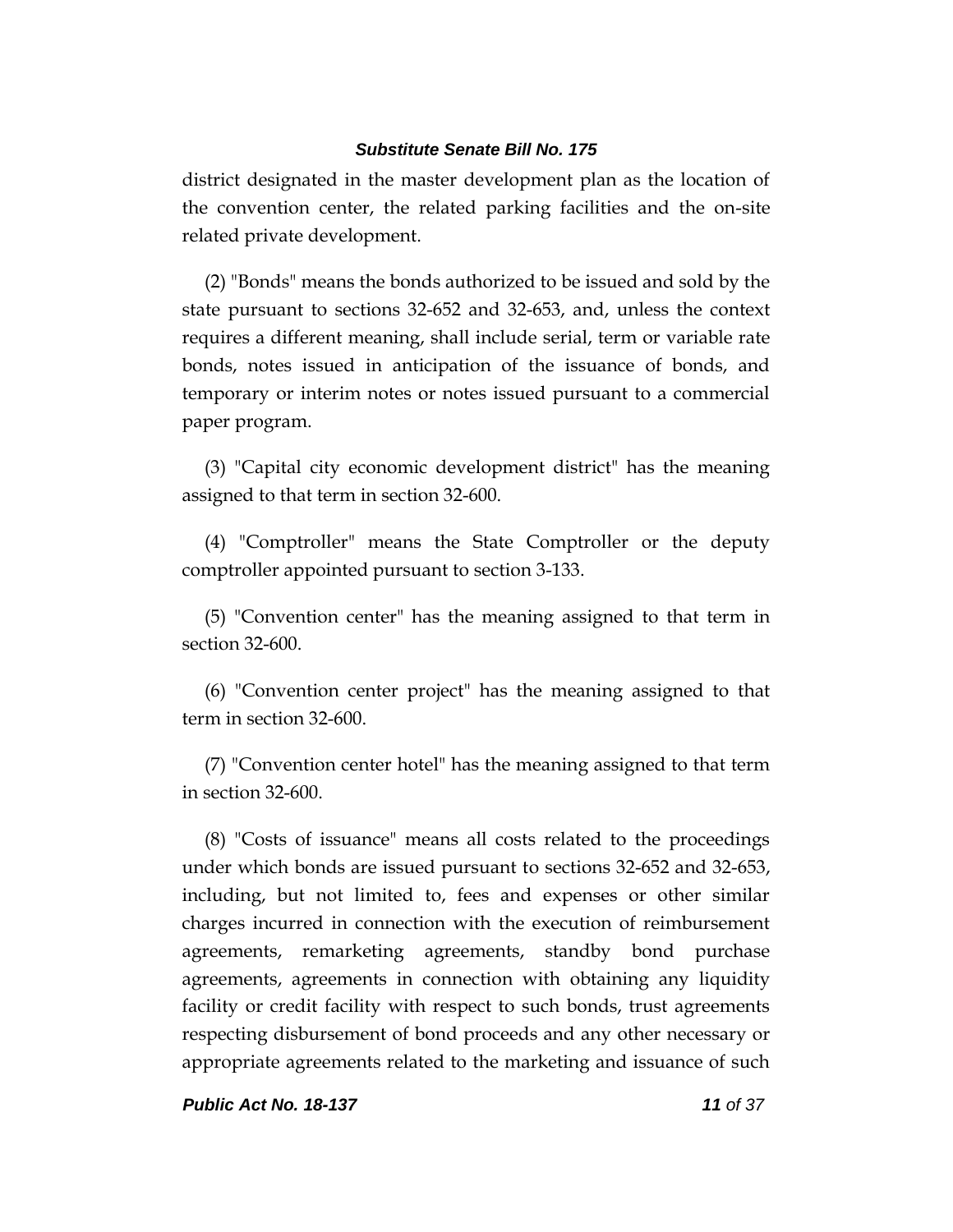bonds and the disbursement of the bond proceeds, auditing and legal expenses and fees, expenses incurred for professional consultants, financial advisors and fiduciaries, fees and expenses of remarketing agents and dealers, fees and expenses of the underwriters to the extent not paid from a discount on the purchase price of such bonds, and fees and expenses of rating agencies, transfer or information agents, and including costs of the publication of advertisements and notices, printers' fees or charges incurred by the state to comply with applicable federal and state securities or tax laws and any other similar costs of issuance.

(9) "Design professional" means each duly licensed architect, engineer or other design professional experienced in the design of comparable facilities and related improvements retained by the secretary from time to time to prepare plans and specifications and perform related professional services in connection with the overall project and related development activities.

(10) "Stadium facility manager" means each nongovernmental service provider engaged by the secretary to provide overall management services with respect to all or a portion of the stadium facility.

(11) "Stadium facility operations" means all activities related to the use, management and operation of the stadium facility including, without limitation, maintenance and repairs, purchases of supplies, the addition or replacement of furniture, fixtures and equipment, safety and security, crowd and traffic control, ticket and premium seating promotion and sales, ticketing and box office operations, event booking, scheduling and promotion, event operations, stadium parking management, marketing, promotion and public relations, advertising sales, media and broadcast activities and merchandising, catering and concessions.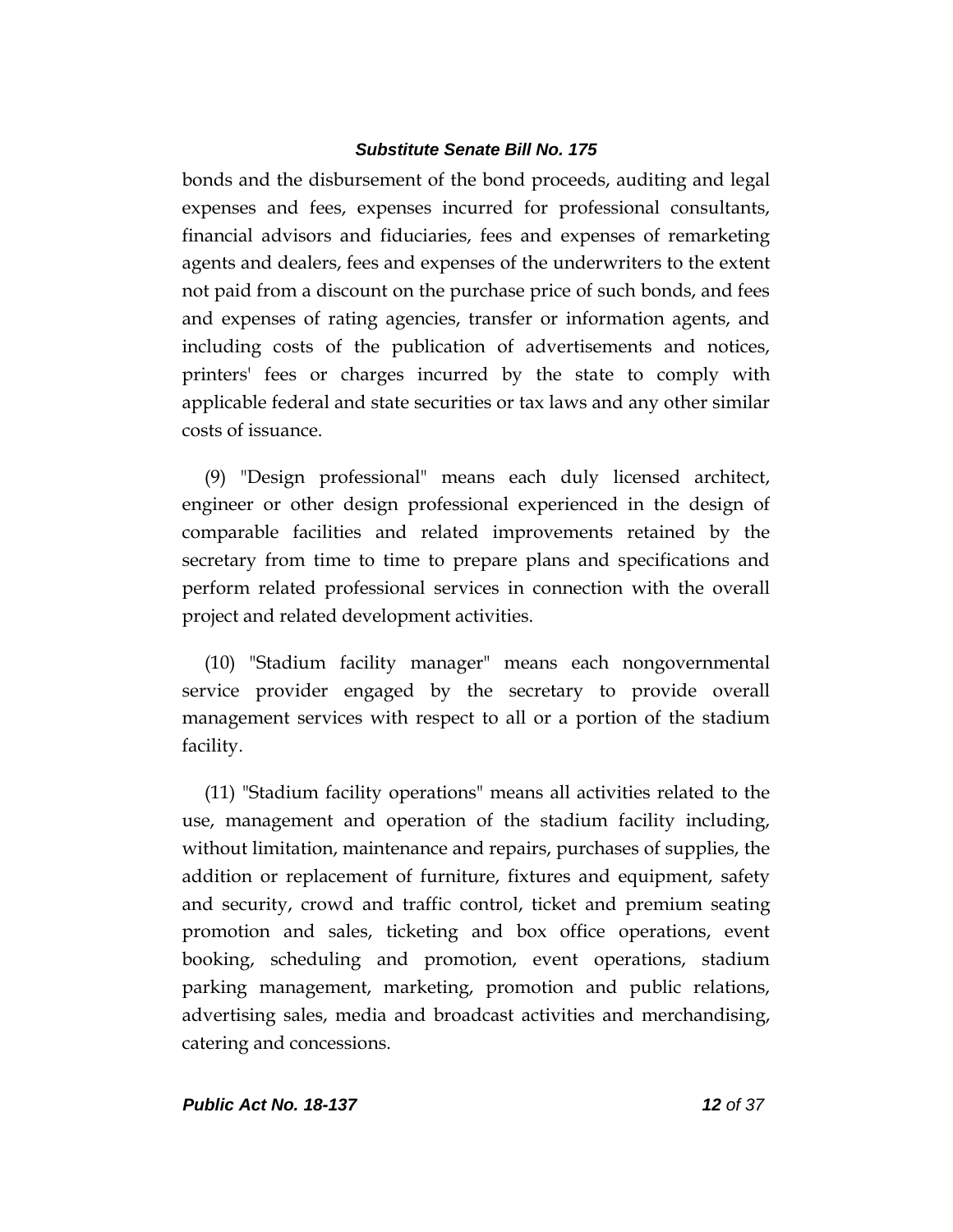(12) "GMP" means guaranteed maximum price.

(13) "Governmental authorities" means all federal, state or local governmental bodies, instrumentalities or agencies and all political subdivisions of the state, including municipalities, taxing, fire and water districts and other governmental units.

(14) "Governmental permits" means all permits, authorizations, registrations, consents, approvals, waivers, exceptions, variances, orders, judgments, decrees, licenses, exemptions, publications, filings, notices to and declarations of or with, or required by, governmental authorities, including those relating to traffic, environmental protection, wetlands, zoning, site approval, building and public health and safety, that are required for the development and operation of any project or facility.

(15) "Stadium facility capital replacement account" means the capital replacement reserve account within the Stadium Facility Enterprise Fund established by section 32-657.

(16) "Stadium Facility Enterprise Fund" means the separate fund established by section 32-657.

(17) "Infrastructure improvements" means necessary or desirable infrastructure improvements relating to the convention center, the stadium facility, the related parking facilities or the on-site related private development, as the case may be, including, but not limited to, structures over roads and highways, roadway improvements, pedestrian improvements, landscaped plazas, piers, foundations and other structural work on the Adriaen's Landing site or the stadium facility site or off-site as determined by the secretary to be necessary or desirable in connection with the development of the Adriaen's Landing site or the stadium facility site, and whether undertaken by the secretary or any other agency, department or public instrumentality of

*Public Act No. 18-137 13 of 37*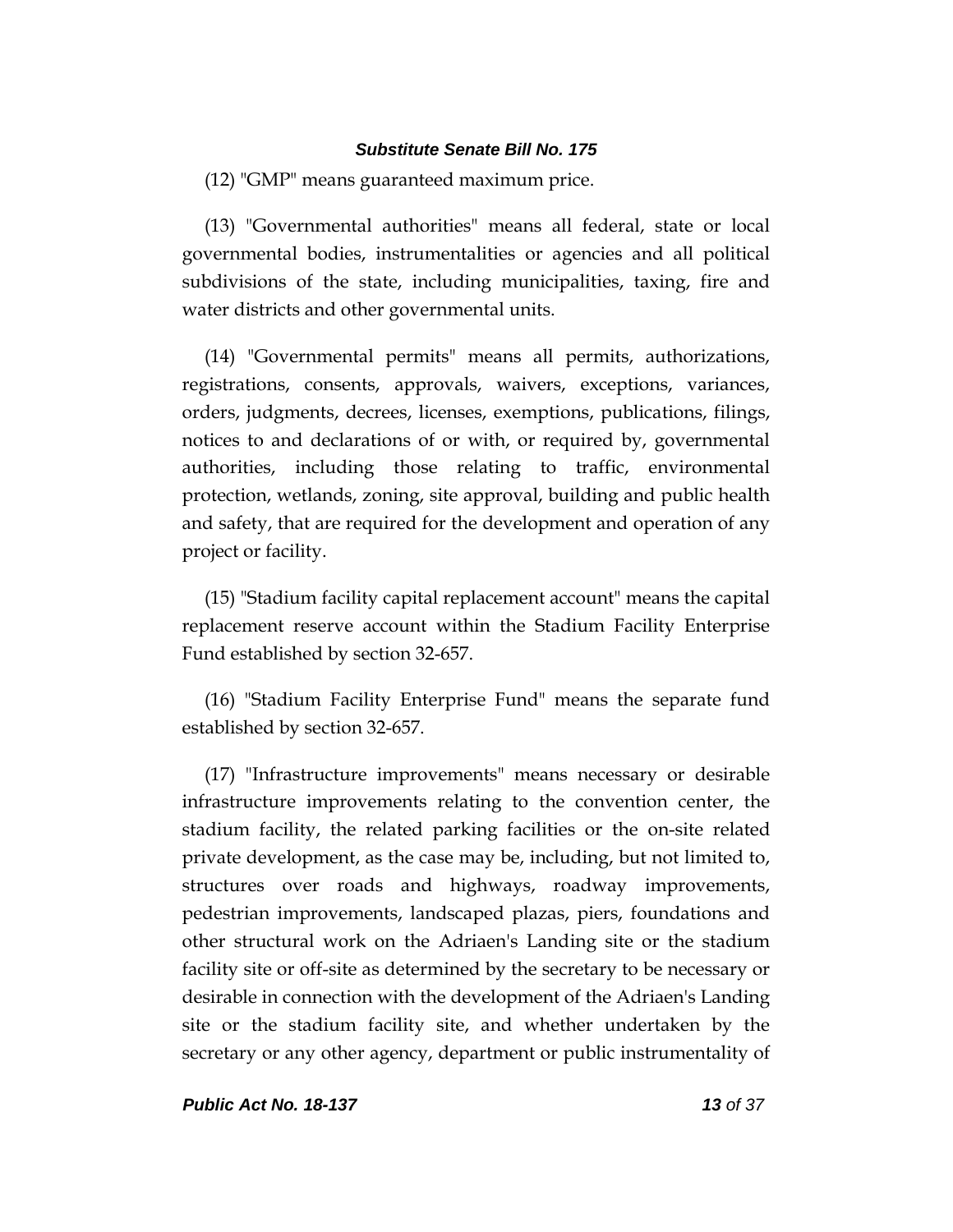the state, as more particularly described in the master development plan.

(18) "Internal Revenue Code" means the Internal Revenue Code of 1986, or any subsequent corresponding internal revenue code of the United States, as from time to time amended, and regulations adopted thereunder.

(19) "Master development plan" means the master development plan for the overall project and the on-site related private development prepared by the secretary and the authority with the assistance of the design professional, in the form filed with the clerks of the Senate and the House of Representatives on March 3, 2000, as modified by the secretary after May 2, 2000, in accordance with the provisions of section 32-655b, as amended by this act.

(20) "NCAA" means the National Collegiate Athletic Association or its successor.

(21) "On-site related private development" means the convention center hotel and the other housing, entertainment, recreation, retail and office development on the Adriaen's Landing site contemplated by the master development plan. "On-site related private development" includes the second phase of the convention center hotel as described in the master development plan but excludes any other addition to, or any expansion, demolition, conversion or other modification of, any such on-site related private development unless the secretary certifies in the secretary's discretion that such addition, expansion, demolition, conversion or other modification is being undertaken by agreement with the secretary in furtherance of the objectives of the master development plan.

(22) "Overall project" means the convention center project, the stadium facility project and the parking project, or one or more of the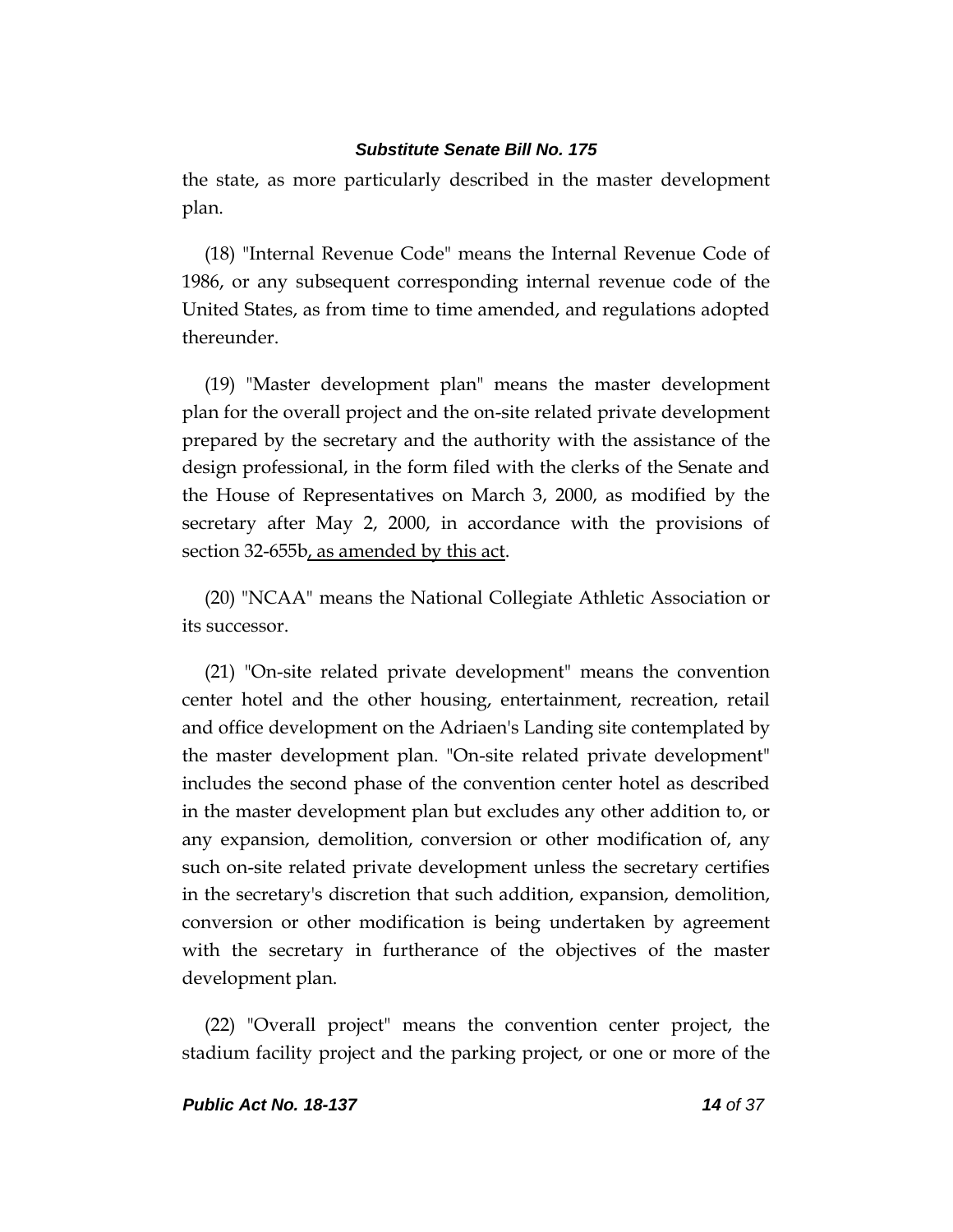foregoing as more particularly described in the master development plan, including all related planning, feasibility, environmental testing and assessment, permitting, engineering, technical and other necessary development activities, including site acquisition, site preparation and infrastructure improvements. As used in sections 32-664, 32-665 and 32-668, and subdivision (1) of section 12-412, subsection (a) of section 12-498 and subdivision (1) of section 22a-134, and section 32-617a, "overall project" also includes the development, design, construction, finishing, furnishing and equipping of the on-site related private development.

(23) "Parking project" means the development, design, construction, finishing, furnishing and equipping of the related parking facilities and related site acquisition and site preparation.

(24) "Preliminary costs" means the costs of the state or the authority, as the case may be, relating to planning, preliminary design, feasibility and permitting of the overall project, whether incurred prior to or following July 1, 1999, including, but not limited to, costs of plans, including plans with respect to alternative or prior designs, budgeting, borings, surveys, maps, title examinations, environmental testing, environmental impact evaluations, appraisals, documentation of estimates of costs and revenue increments to the state or the authority in connection with the overall project and the permitting thereof, including feasibility studies, market and impact analysis, preliminary design costs and costs incidental to investigations, preparation and processing of permit applications and preparation and analysis of any proposed agreement, lease or memorandum of understanding with respect to the overall project, including, but not limited to, the fees and expenses of professional, management and technical consultants, and financial and legal advisors, and the reimbursement to any state agency or department, public authority, political subdivision or private entity which has advanced or advances funds for the payment

*Public Act No. 18-137 15 of 37*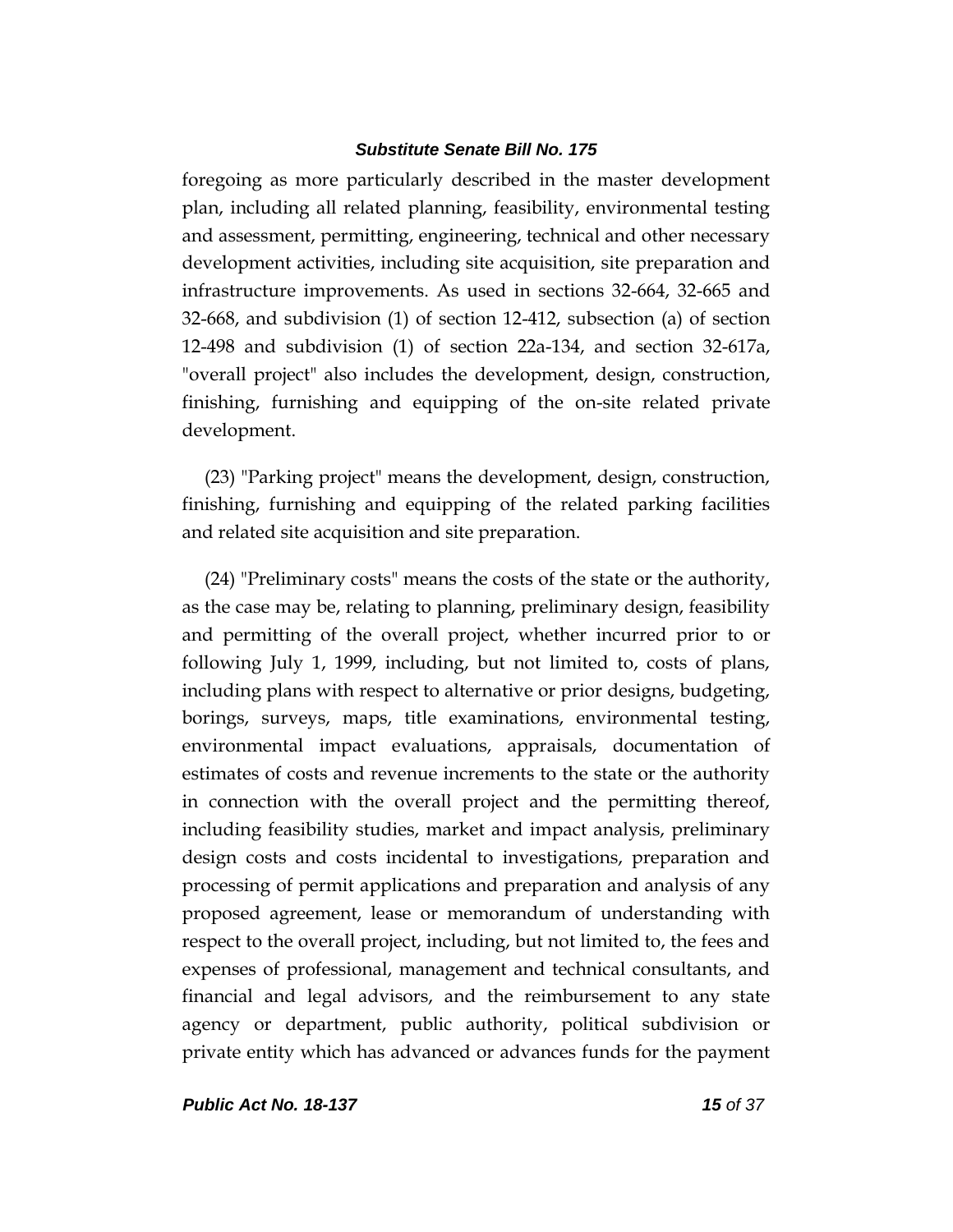of any such preliminary costs, provided that in the case of any such private entity such advancement was or is at the request of or with the approval of the state as certified by the secretary and would qualify as a preliminary cost if incurred directly by the state or the Capital Region Development Authority.

(25) "Prime construction contractor" means each general contractor, construction manager or other construction professional with primary responsibility for construction activities with respect to the stadium facility, the convention center, the related parking facilities or any aspect of the on-site related private development, as the case may be.

(26) "Project costs" means and includes all hard and soft costs relating to the overall project, or, in context, any aspect thereof, including, but not limited to, preliminary costs, costs of site acquisition, site preparation and infrastructure improvements, relocation costs, including costs related to interim parking arrangements, costs of issuance, costs of labor and materials employed in the work, fees for project and construction management services, including incentive payments related to timely completion of improvements at or under budget, costs of insurance, including title insurance, the establishment of appropriate reserve funds in connection with the financing of any aspect of the overall project, and costs of accounting, legal, architectural, environmental, permitting, engineering, management, financial and other professional and technical services.

(27) "Project manager" means the development professional selected to supervise and coordinate the development of the Adriaen's Landing site on behalf of the secretary and the authority.

(28) "Real property" means land and buildings and all estate, interest or right in land or buildings, including land or buildings owned by any person, the state or any political subdivision of the state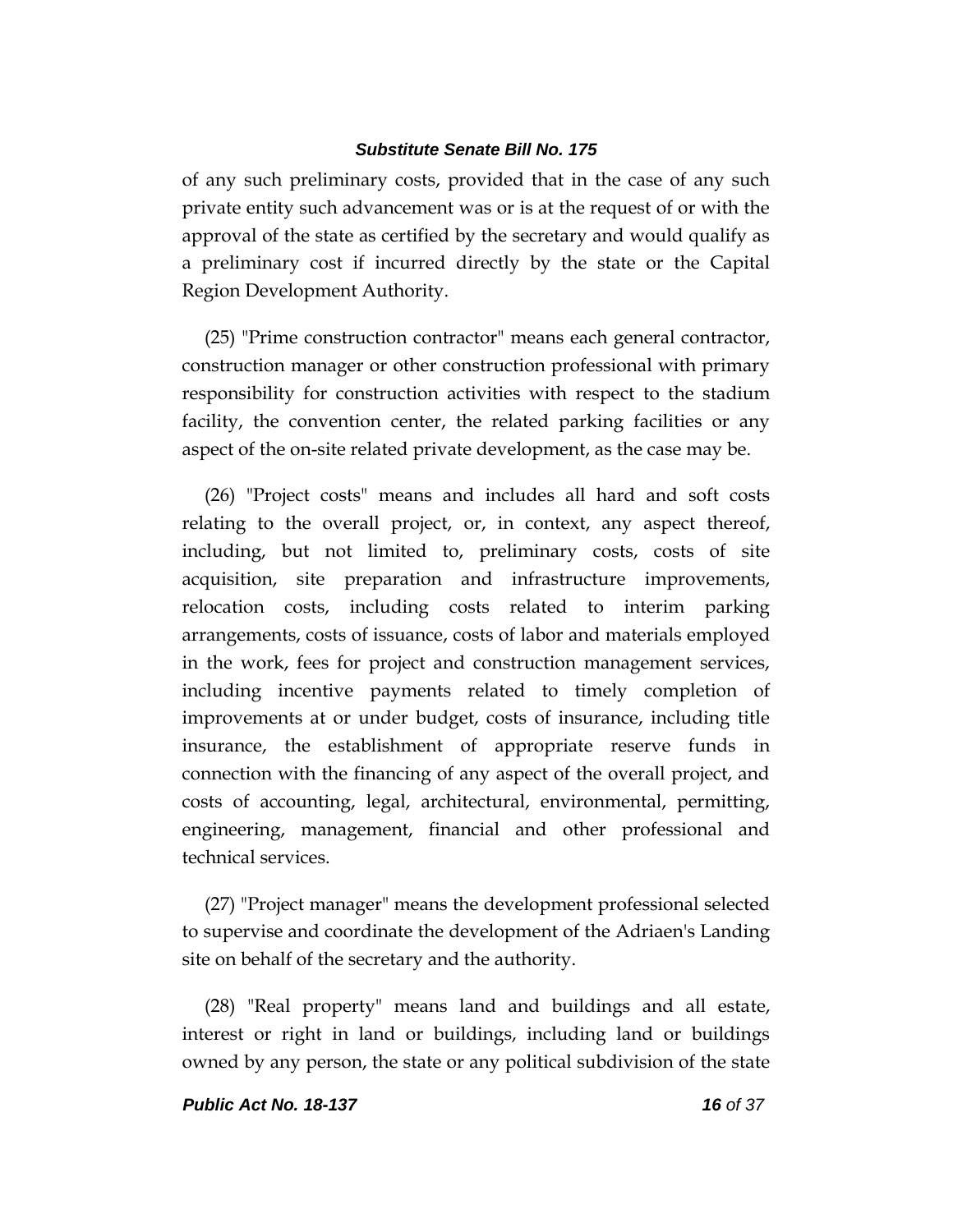or instrumentality thereof and including any and all easements, rights of way, air rights and every estate, right or interest therein.

(29) "Related parking facilities" means parking structures, facilities or improvements which are necessary or desirable to provide parking for the convention center, the convention center hotel and other on-site related private development, which related parking facilities may also satisfy other public and private parking requirements within the capital city economic development district, or to replace currently available parking which may be displaced by the overall project, other than the stadium facility project, or the on-site related private development, together with equipment, fixtures, furnishings and appurtenances integral and normally associated with the construction and operation of parking facilities, and ancillary infrastructure improvements, all as more particularly described in the master development plan.

(30) "Related private development" means privately developed facilities or projects located within the capital city economic development district and associated with the convention center, including the hotel to be developed in conjunction with the convention center and such other privately developed facilities or projects, which may include housing, hotel, retail, entertainment, recreation, office or parking facilities or projects, including privately developed or financed improvements related to the convention center or such facilities or projects, as contemplated by the master development plan. For purposes of this subdivision, the term "associated" means functionally and economically related to the convention center as part of an integrated effort to develop and revitalize the urban core of the city of Hartford as an attractive destination for visitors and location for new businesses and residents.

(31) "Secretary" means the Secretary of the Office of Policy and Management or the secretary's designee.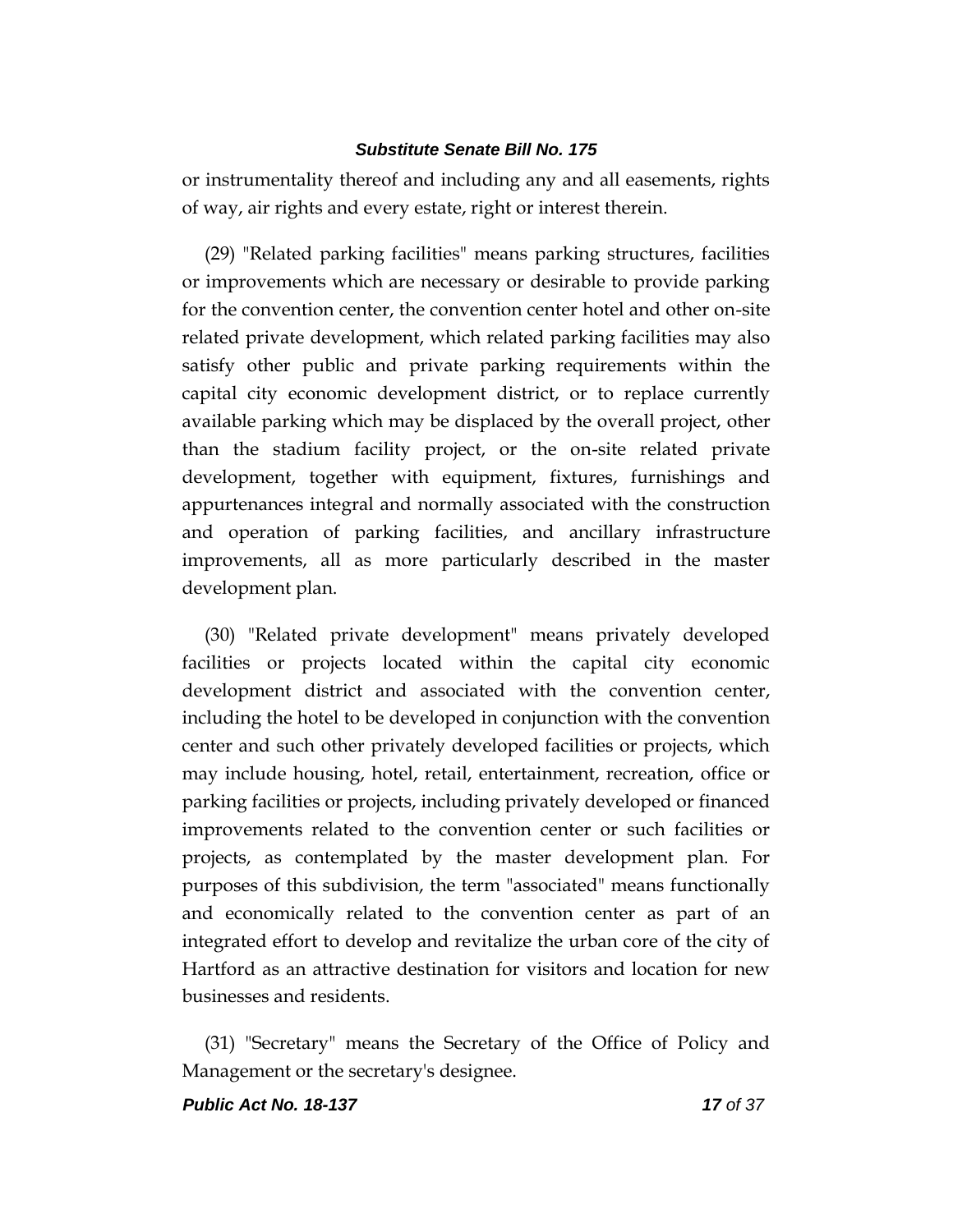(32) "Site acquisition" means the acquisition of real property, by condemnation, purchase, lease, lease-purchase, exchange or otherwise, comprising the Adriaen's Landing site and the stadium facility site, and includes the acquisition of other real property determined by the secretary to be necessary for off-site infrastructure improvements related to the development of the Adriaen's Landing site or the stadium facility site or for temporary use for construction staging or replacement parking during the period of construction, and the exchange or lease, as lessor or lessee, by the secretary or any other agency, department or public instrumentality of the state, of off-site real property to the extent determined by the secretary to be necessary to acquire real property comprising the Adriaen's Landing site, but excludes the acquisition or development by any private party of real property or improvements not on the Adriaen's Landing site.

(33) "Site preparation" means the removal and relocation of utilities, including electricity, gas, steam, water and sewer, the installation and connection of additional required utilities, the construction of necessary drainage facilities, the demolition of existing improvements and the removal, containment or other remediation of any hazardous materials and the restoration and compacting of soil, whether undertaken by the secretary or any other agency, department or public instrumentality of the state, all on the Adriaen's Landing site, the stadium facility site, and on other sites where site preparation is necessary for the development of the Adriaen's Landing site and the stadium facility site as contemplated by the master development plan or for the continuation of a public service facility, as defined in section 32-658, or utility operations.

(34) "Stadium facility" means a multipurpose sports stadium with a minimum of approximately forty thousand seats and with capacity for expansion to a minimum of approximately fifty thousand seats, meeting all applicable requirements for home team facilities for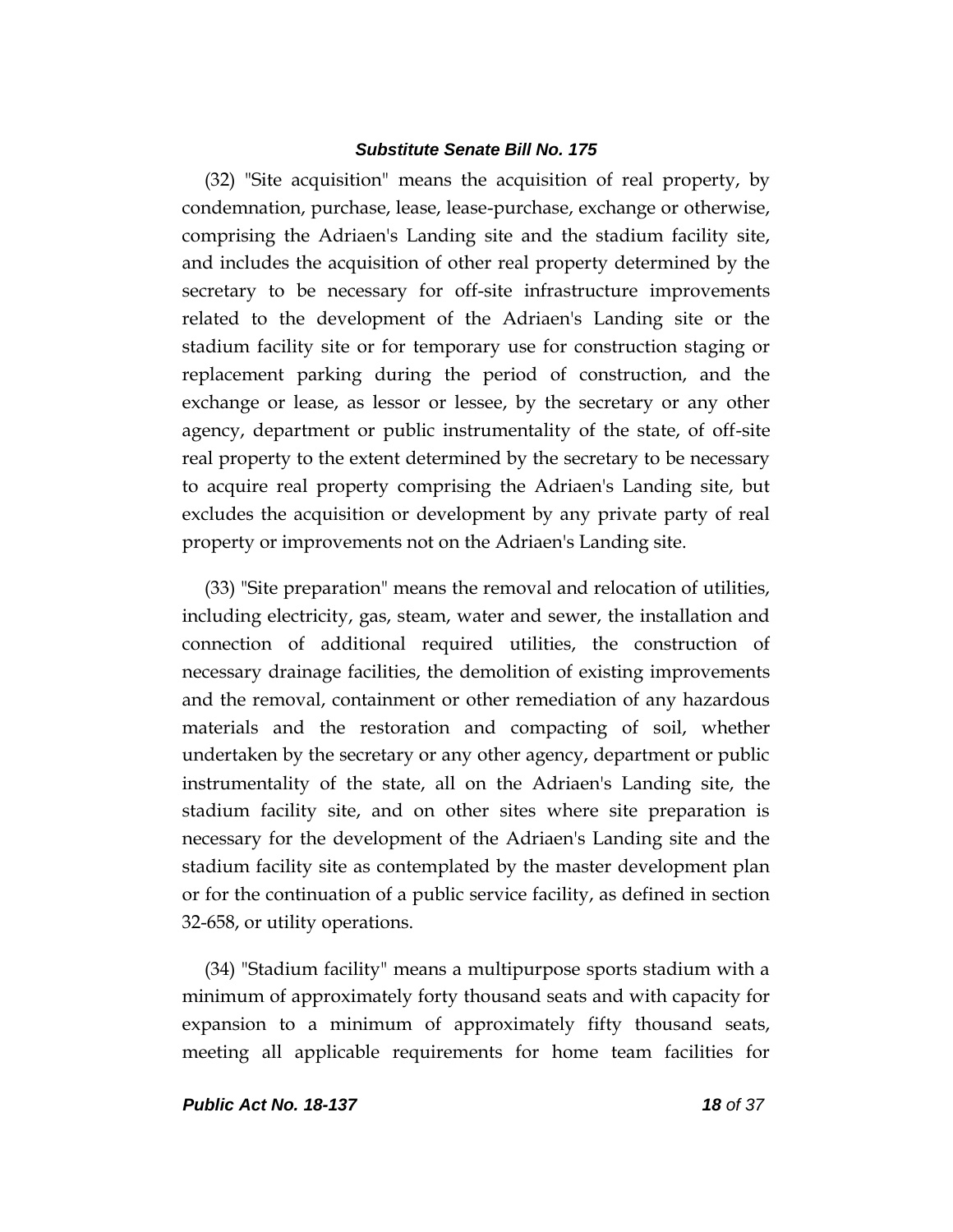Division I-A football of the NCAA and the college football conference of which the university is expected to be a member, including seating capacity, size and composition of playing surface, locker room and media facilities and other amenities, to be owned by the state on the stadium facility site, together with equipment, fixtures, furnishings and appurtenances integral and normally associated with the construction and operation of such a facility, stadium parking and ancillary infrastructure improvements, all as more particularly described in the master development plan.

(35) "Stadium facility project" means the development, design construction, finishing, furnishing and equipping of the stadium facility and related site acquisition and site preparation.

(36) "Stadium facility site" means the real property located at Rentschler Field in the town of East Hartford designated for such purpose in the master development plan.

(37) "Stadium parking" means improvements, facilities and other arrangements for parking for stadium facility operations and events, including license, lease or other parking use agreements.

(38) "State" means the state of Connecticut.

(39) "State Bond Commission" means the commission established pursuant to subsection (c) of section 3-20 or any successor thereto.

(40) "Treasurer" means the State Treasurer or the deputy treasurer appointed pursuant to section 3-12.

(41) "University" means The University of Connecticut, a constituent unit of the state system of public higher education.

(42) "Work" means the provision of any or all of the work, labor, materials, equipment, services and other items required for a project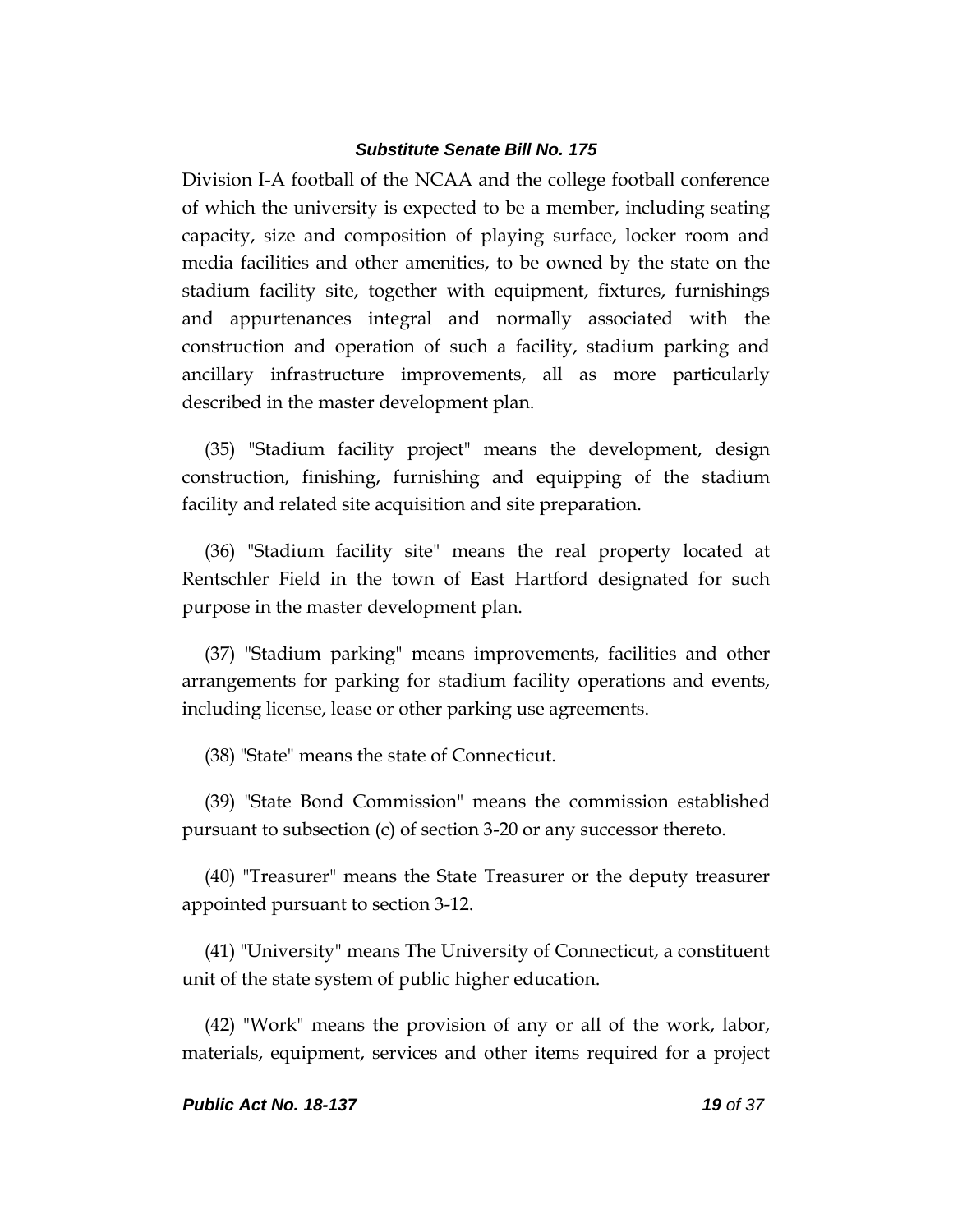including, but not limited to, design, architectural, engineering, development and other technical and professional services, construction and construction management services, permits, construction work and any and all other activities and services necessary to acquire, design, develop, construct, finish, furnish or equip any project.

(43) "Connecticut Center for Science and Exploration" means the science center facility constructed and operated in the Adriaen's Landing site.

Sec. 13. Subdivision (14) of subsection (a) of section 32-655 of the general statutes is repealed and the following is substituted in lieu thereof (*Effective from passage*):

(14) Pay or reimburse the Office of Policy and Management, the authority, the university and other affected state agencies and political subdivisions of the state and any third parties incurring such costs at the request or with the approval of the state as certified by the secretary, for project costs of the overall project including, without limitation, preliminary costs arising prior to July 1, 1999, or costs under subsection **[**(d)**]** (c) of section 32-605, as amended by this act, or sections 32-654, 32-654a, 32-655a, 32-655b, as amended by this act, and 32-666a; and

Sec. 14. Subsection (c) of section 32-655 of the general statutes is repealed and the following is substituted in lieu thereof (*Effective from passage*):

(c) The secretary shall designate a stadium facility operations contract compliance officer from the Office of Policy and Management to monitor compliance of the stadium facility operations with the provisions of state law applicable to such operations, including, but not limited to, subsection **[**(e)**]** (c) of section 32-605, as amended by this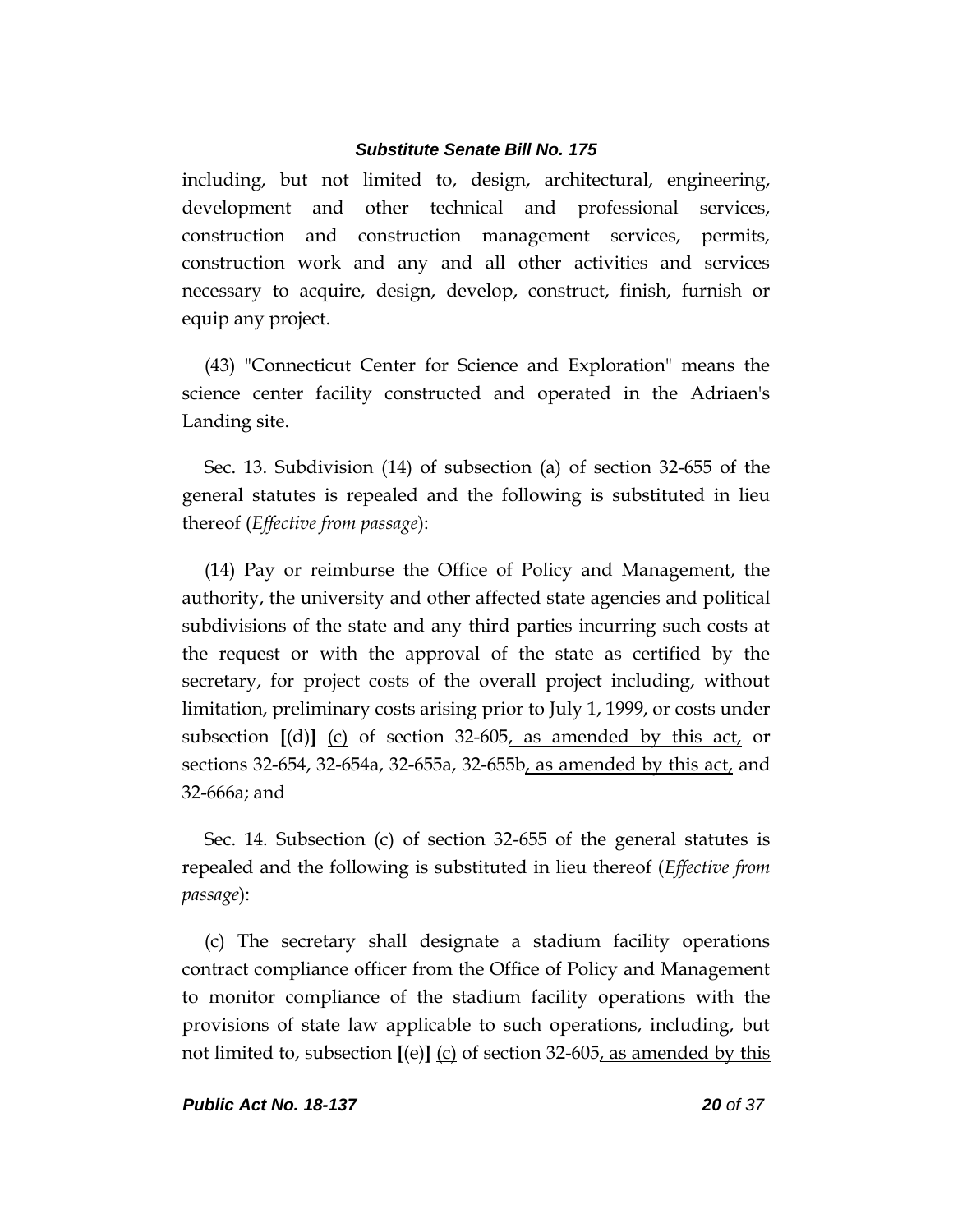act, and sections 32-650 to 32-668, inclusive, and with applicable requirements of contracts entered into by the secretary, relating to setasides for small contractors and minority business enterprises and required efforts to hire available and qualified members of minorities, as defined in section 32-9n, and available and qualified residents of the town of East Hartford and the city of Hartford for jobs in such operations. Such officer shall file, each year during the period of stadium facility operations, a written report with the secretary as to findings and recommendations regarding such compliance.

Sec. 15. Section 32-655b of the general statutes is repealed and the following is substituted in lieu thereof (*Effective from passage*):

The master development plan may be modified by the secretary after May 2, 2000, to the extent determined by the secretary to be necessary or desirable in light of unforeseen conditions or circumstances, including, without limitation, economic or market conditions or development or cost constraints, provided (1) no such modification shall be inconsistent with any requirements of subsection  $[(d)]$   $(c)$  of section 32-605, as amended by this act, or sections 32-650 to 32-668, inclusive, and (2) in the event that the secretary determines that any such modification in the master development plan would result in a material change in the purpose or character of the stadium facility, the related parking facilities or the convention center, such modification shall not become effective unless and until (A) the secretary has filed with the house and senate clerks, for transmittal to the joint standing committee of the General Assembly having cognizance of matters relating to finance, revenue and bonding, a description of such modification in reasonable detail, and (B) such committee shall either have (i) approved such modification, or (ii) failed to reject such modification within thirty days of the date of filing by the secretary of the description of such modification with the house and senate clerks.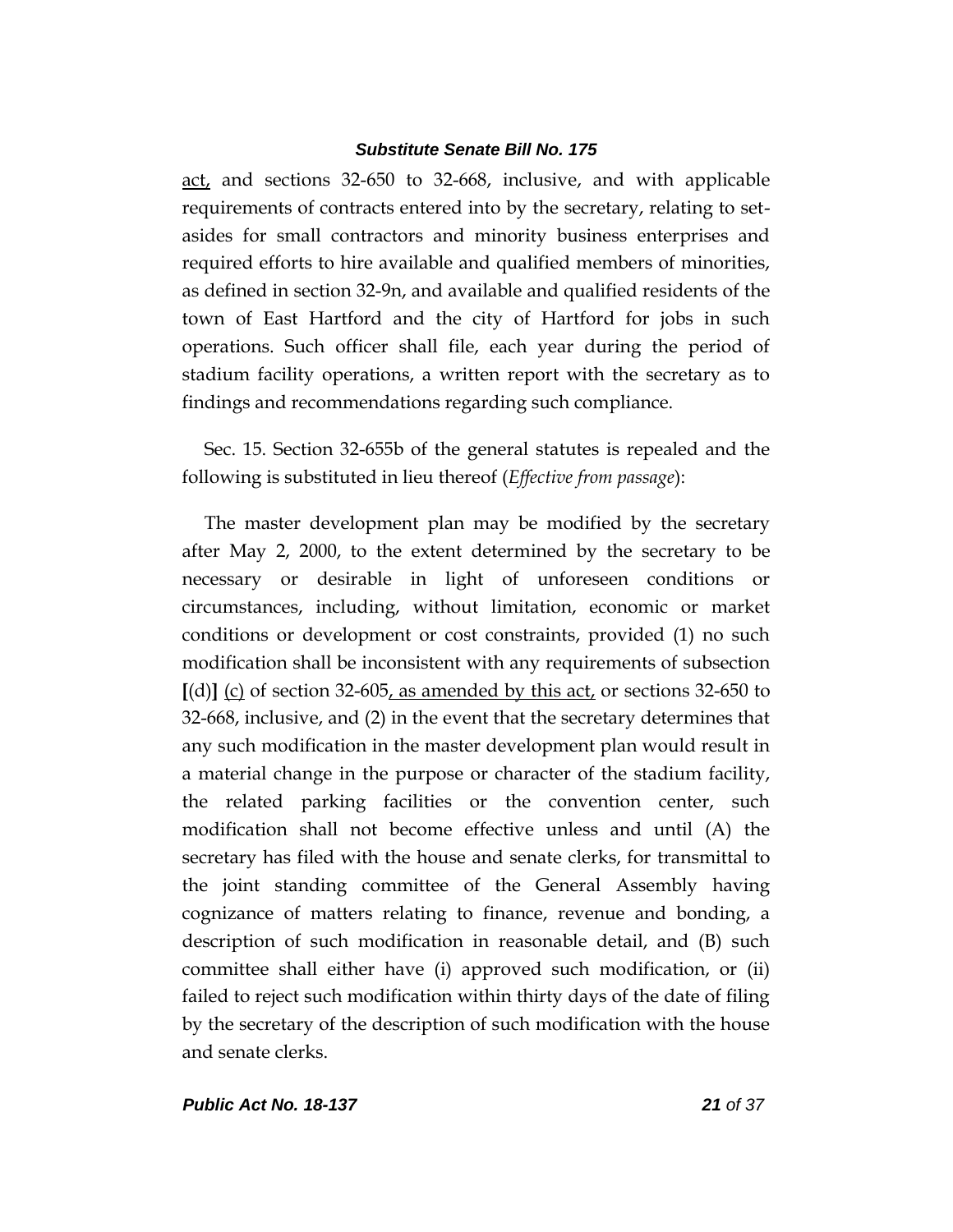Sec. 16. Subsection (i) of section 32-656 of the general statutes is repealed and the following is substituted in lieu thereof (*Effective from passage*):

(i) The secretary and the authority shall jointly select and appoint an independent construction contract compliance officer or agent, which may be an officer or agency of a political subdivision of the state, other than the authority, or a private consultant experienced in similar public contract compliance matters, to monitor compliance by the secretary, the authority, the project manager and each prime construction contractor with the provisions of applicable state law, including subdivision (1) of section 12-412, subsection (a) of section 12- 498, sections 12-541 and 13a-25, subdivision (1) of section 22a-134, section 32-600, subsection (d) of section 32-602, subsection **[**(d)**]** (c) of section 32-605, as amended by this act, section 32-610, subsections (a) and (b) of section 32-614, sections 32-617, 32-617a, 32-650, 32-651 to 32- 658, inclusive, as amended by this act, 32-660 and 32-661, subsection (b) of section 32-662, section 32-663, subsections (j) to (l), inclusive, of section 32-664, sections 32-665 to 32-666a, inclusive, sections 32-668 and 48-21 and sections 29 and 30 of public act 00-140, and with applicable requirements of contracts with the secretary or the authority, relating to set-asides for small contractors and minority business enterprises and required efforts to hire available and qualified members of minorities and available and qualified residents of the city of Hartford and the town of East Hartford for construction jobs with respect to the overall project and the on-site related private development. Such independent contract compliance officer or agent shall file a written report of his or her findings and recommendations with the secretary and the authority each quarter during the period of project development.

Sec. 17. Section 1-82 of the 2018 supplement to the general statutes is repealed and the following is substituted in lieu thereof (*Effective*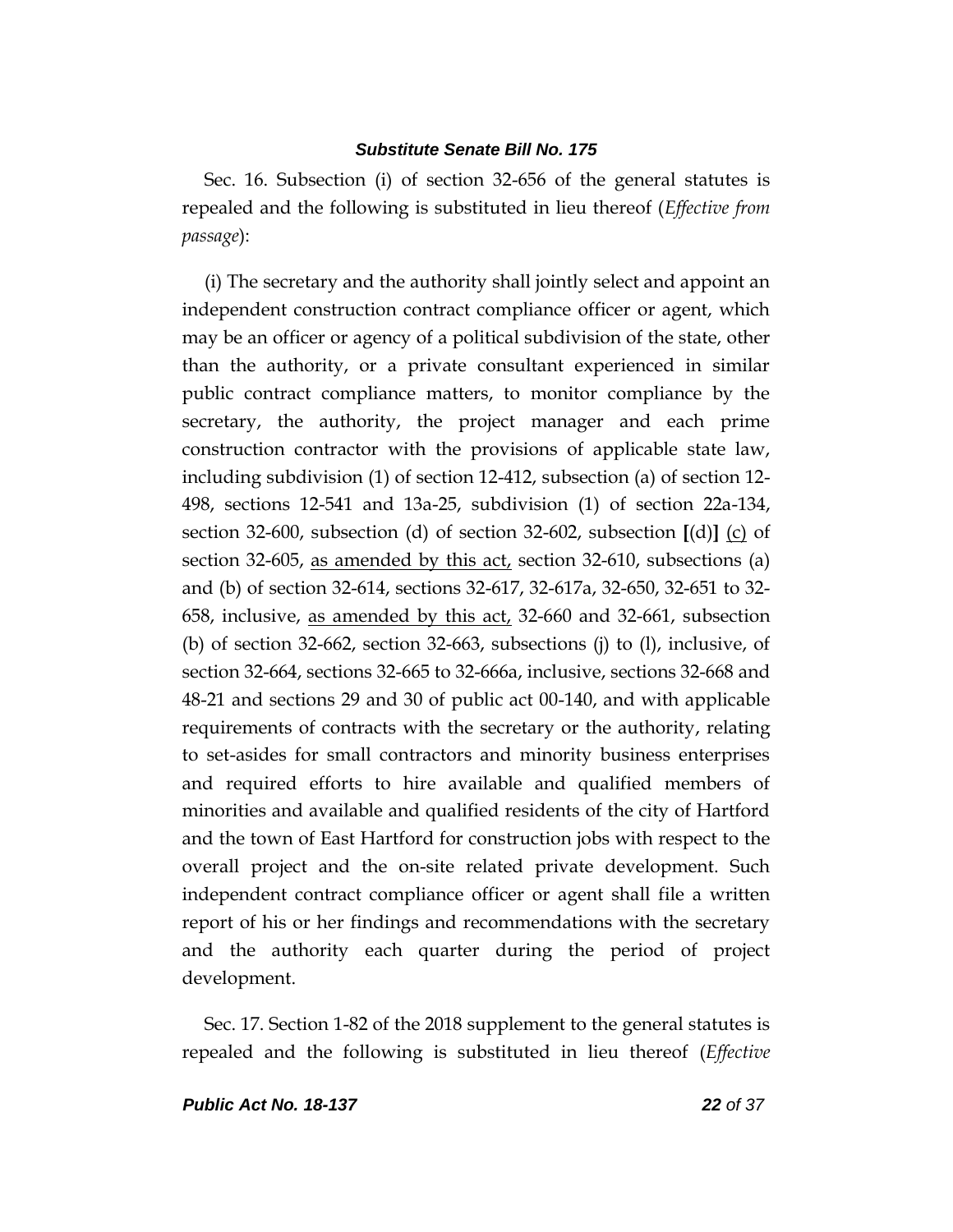*October 1, 2018*):

(a) (1) Upon the complaint of any person on a form prescribed by the board, signed under penalty of false statement, or upon its own complaint, the ethics enforcement officer of the Office of State Ethics shall investigate any alleged violation of this part, section 1-101bb or section 1-101nn. Not later than five days after the receipt or issuance of such complaint, the board shall provide notice of such receipt or issuance and a copy of the complaint by registered or certified mail to any respondent against whom such complaint is filed and shall provide notice of the receipt of such complaint to the complainant. When the ethics enforcement officer of the Office of State Ethics undertakes an evaluation of a possible violation of this part, section 1- 101bb or section 1-101nn prior to the filing of a complaint, the subject of the evaluation shall be notified not later than five business days after an Office of State Ethics staff member's first contact with a third party concerning the matter.

(2) In the conduct of its investigation of an alleged violation of this part, section 1-101bb or section 1-101nn, the Office of State Ethics shall have the power to hold hearings, administer oaths, examine witnesses and receive oral and documentary evidence. The Office of State Ethics may subpoena witnesses under procedural rules adopted by the Citizen's Ethics Advisory Board as regulations in accordance with the provisions of chapter 54 to compel attendance before the Office of State Ethics and to require the production for examination by the ethics enforcement officer of the Office of State Ethics of any books and papers which the Office of State Ethics deems relevant in any matter under investigation or in question, provided any such subpoena is issued either pursuant to a majority vote of the Citizen's Ethics Advisory Board or pursuant to the signature of the chairperson of such board. The vice-chairperson of such board may sign any such subpoena if the chairperson of such board is unavailable. In the

*Public Act No. 18-137 23 of 37*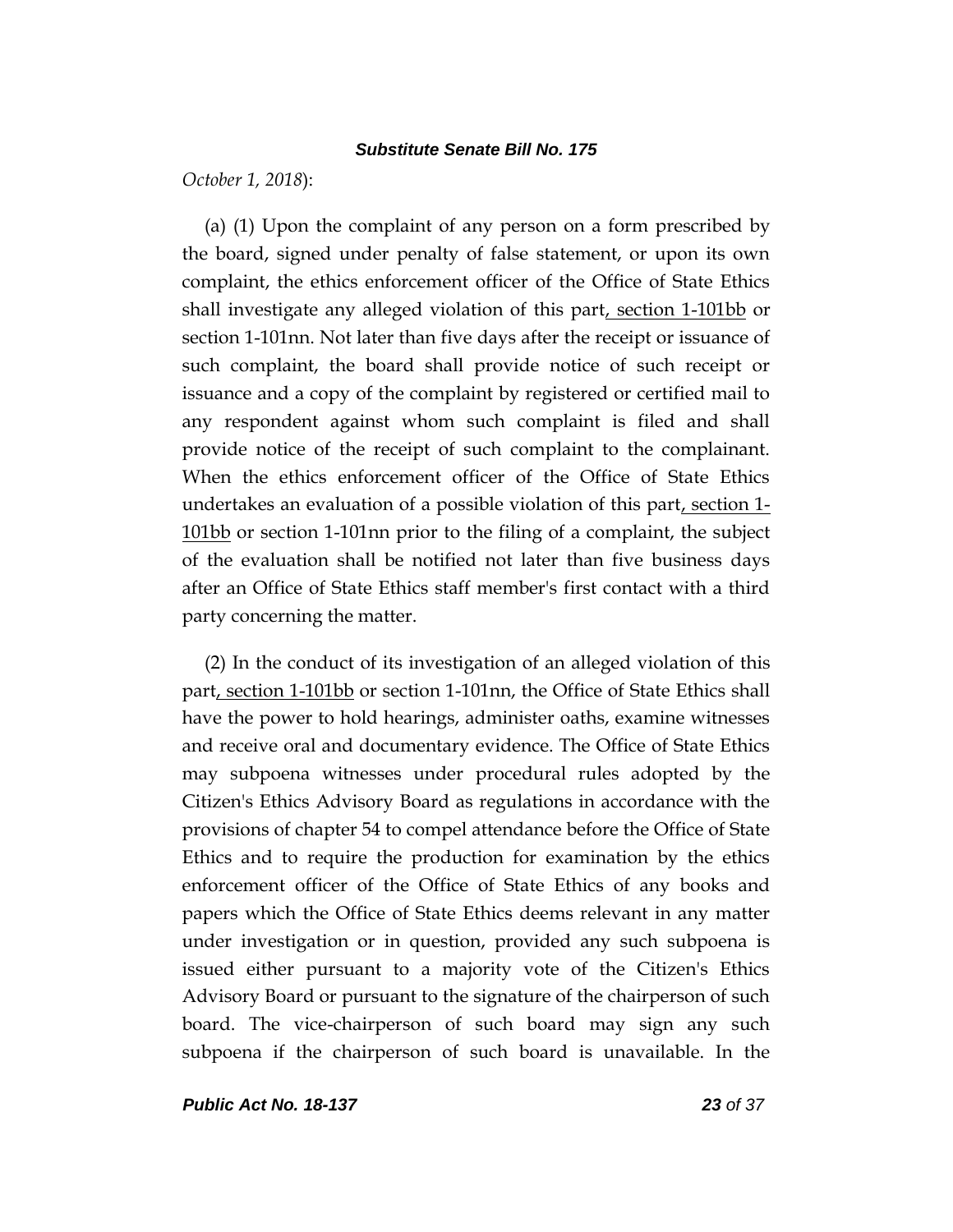exercise of such powers, the Office of State Ethics may use the services of the state police, who shall provide the same upon the office's request. The Office of State Ethics shall make a record of all proceedings conducted pursuant to this subsection. The ethics enforcement officer of the Office of State Ethics may bring any alleged violation of this part before a judge trial referee assigned by the Chief Court Administrator for such purpose for a probable cause hearing. Such judge trial referee shall be compensated in accordance with the provisions of section 52-434 from such funds as may be available to the Office of State Ethics. Any witness summoned before the Office of State Ethics or a judge trial referee pursuant to this subsection shall receive the witness fee paid to witnesses in the courts of this state. During any investigation conducted pursuant to this subsection or any probable cause hearing conducted pursuant to this subsection, the respondent shall have the right to appear and be heard and to offer any information which may tend to clear the respondent of probable cause to believe the respondent has violated any provision of this part, section 1-101bb or section 1-101nn. The respondent shall also have the right to be represented by legal counsel and to examine and crossexamine witnesses. Not later than ten days prior to the commencement of any hearing conducted pursuant to this subsection, the Office of State Ethics shall provide the respondent with a list of its intended witnesses. Any finding of probable cause to believe the respondent is in violation of any provisions of this part shall be made by a judge trial referee not later than thirty days after the ethics enforcement officer brings such alleged violation before such judge trial referee, except that such thirty-day limitation period shall not apply if the judge trial referee determines that good cause exists for extending such limitation period.

(b) If a judge trial referee determines that probable cause exists for the violation of a provision of this part, section 1-101bb or section 1- 101nn, the board shall initiate hearings to determine whether there has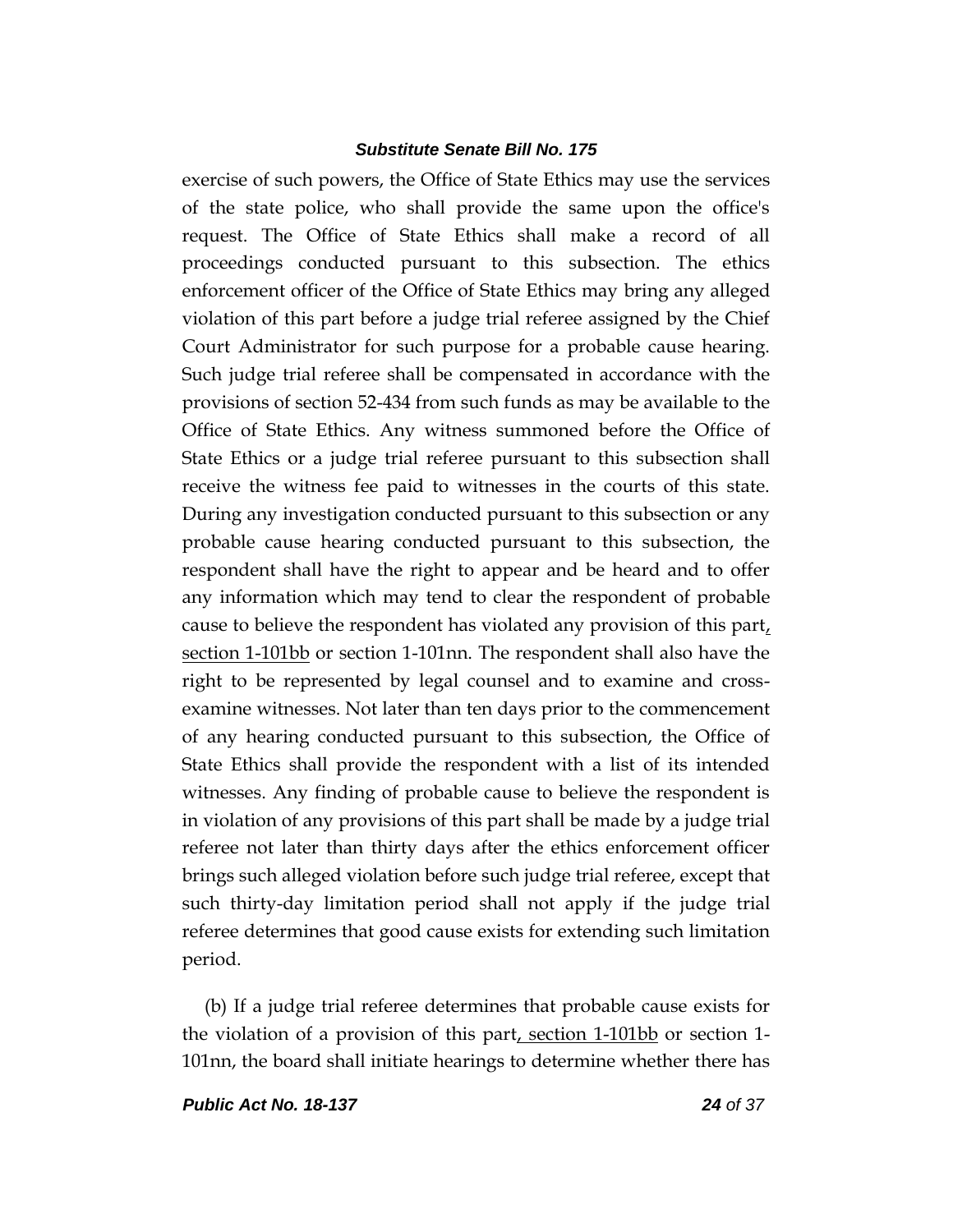been a violation of this part, section 1-101bb or section 1-101nn. Any such hearing shall be initiated by the board not later than thirty days after the finding of probable cause by a judge trial referee and shall be concluded not later than ninety days after its initiation, except that such thirty or ninety-day limitation period shall not apply if the judge trial referee determines that good cause exists for extending such limitation period. A judge trial referee, who has not taken part in the probable cause determination on the matter shall be assigned by the Chief Court Administrator and shall be compensated in accordance with section 52-434 out of funds available to the Office of State Ethics. Such judge trial referee shall preside over such hearing and rule on all issues concerning the application of the rules of evidence, which shall be the same as in judicial proceedings. The judge trial referee shall have no vote in any decision of the board. All hearings of the board held pursuant to this subsection shall be open. At such hearing the board shall have the same powers as the Office of State Ethics under subsection (a) of this section and the respondent shall have the right to be represented by legal counsel, to compel attendance of witnesses and the production of books, documents, records and papers and to examine and cross-examine witnesses. Not later than ten days prior to the commencement of any hearing conducted pursuant to this subsection, the Office of State Ethics shall provide the respondent with a list of its intended witnesses. The judge trial referee shall, while engaged in the discharge of the duties as provided in this subsection, have the same authority as is provided in section 51-35 over witnesses who refuse to obey a subpoena or to testify with respect to any matter upon which such witness may be lawfully interrogated, and may commit any such witness for contempt for a period no longer than thirty days. The Office of State Ethics shall make a record of all proceedings pursuant to this subsection. During the course of any such hearing, no ex-parte communication shall occur between the board, or any of its members, and: (1) The judge trial referee, or (2) any staff member of the Enforcement Division of the Office of State Ethics,

*Public Act No. 18-137 25 of 37*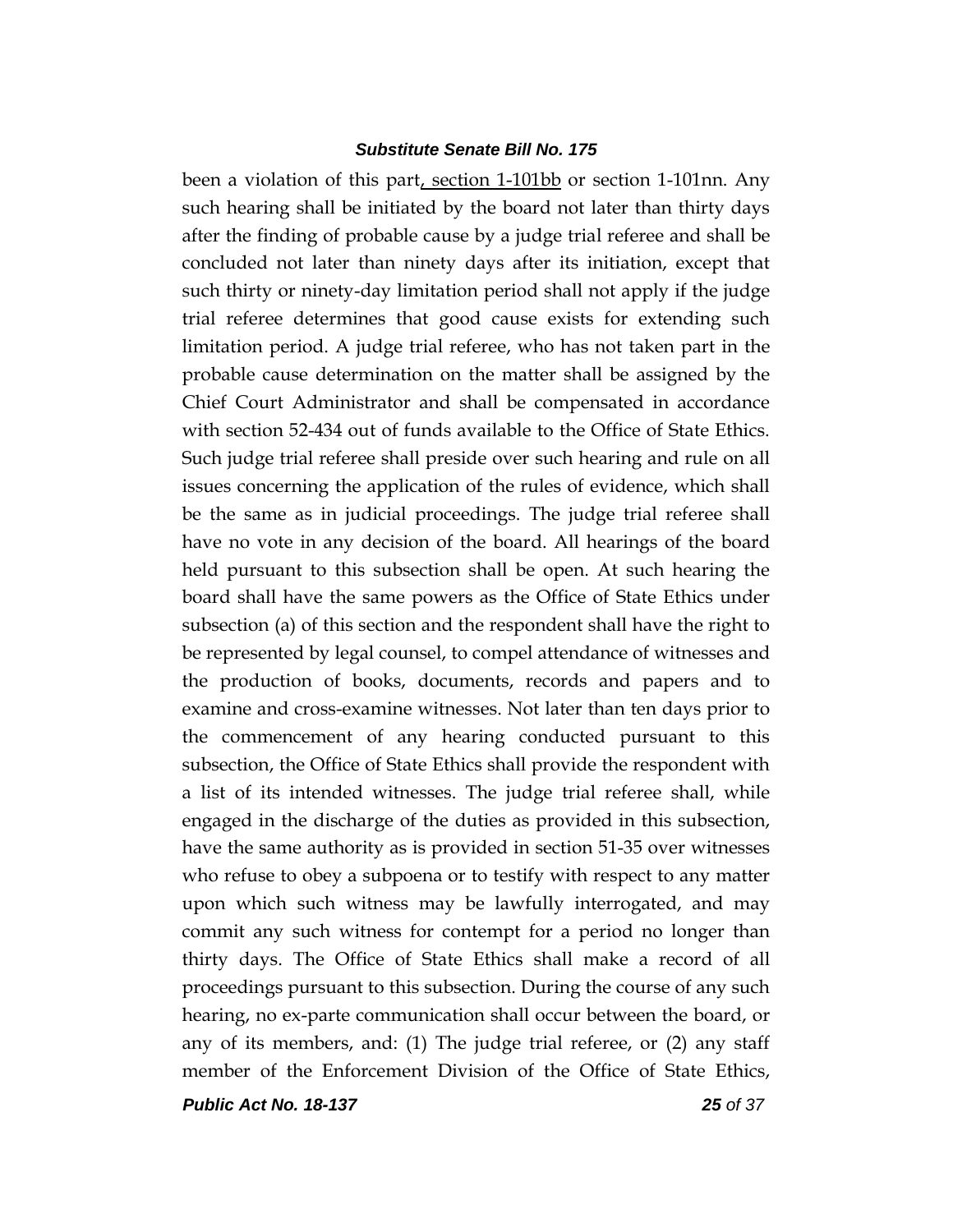concerning the complaint or the respondent. The board shall find no person in violation of any provision of this part, section 1-101bb or section 1-101nn except upon the concurring vote of two-thirds of its members present and voting. No member of the board shall vote on the question of whether a violation of any provision of this part has occurred unless such member was physically present for the duration of any hearing held pursuant to this subsection. Not later than fifteen days after the public hearing conducted in accordance with this subsection, the board shall publish its finding and a memorandum of the reasons therefor. Such finding and memorandum shall be deemed to be the final decision of the board on the matter for the purposes of chapter 54. The respondent, if aggrieved by the finding and memorandum, may appeal therefrom to the Superior Court in accordance with the provisions of section 4-183.

(c) If a judge trial referee finds, after a hearing pursuant to this section, that there is no probable cause to believe that a public official or state employee has violated a provision of this part, section  $1-101$ or section 1-101nn, or if the board determines that a public official or state employee has not violated any such provision, or if a court of competent jurisdiction overturns a finding by the board of a violation by such a respondent, the state shall pay the reasonable legal expenses of the respondent as determined by the Attorney General or by the court if appropriate. If any complaint brought under the provisions of this part, section 1-101bb or section 1-101nn is made with the knowledge that it is made without foundation in fact, the respondent shall have a cause of action against the complainant for double the amount of damage caused thereby and $<sub>L</sub>$  if the respondent prevails in</sub> such action, **[**he**]** the respondent may be awarded by the court the costs of such action together with reasonable attorneys' fees.

(d) No complaint may be made under this section later than five years after the violation alleged in the complaint has been committed.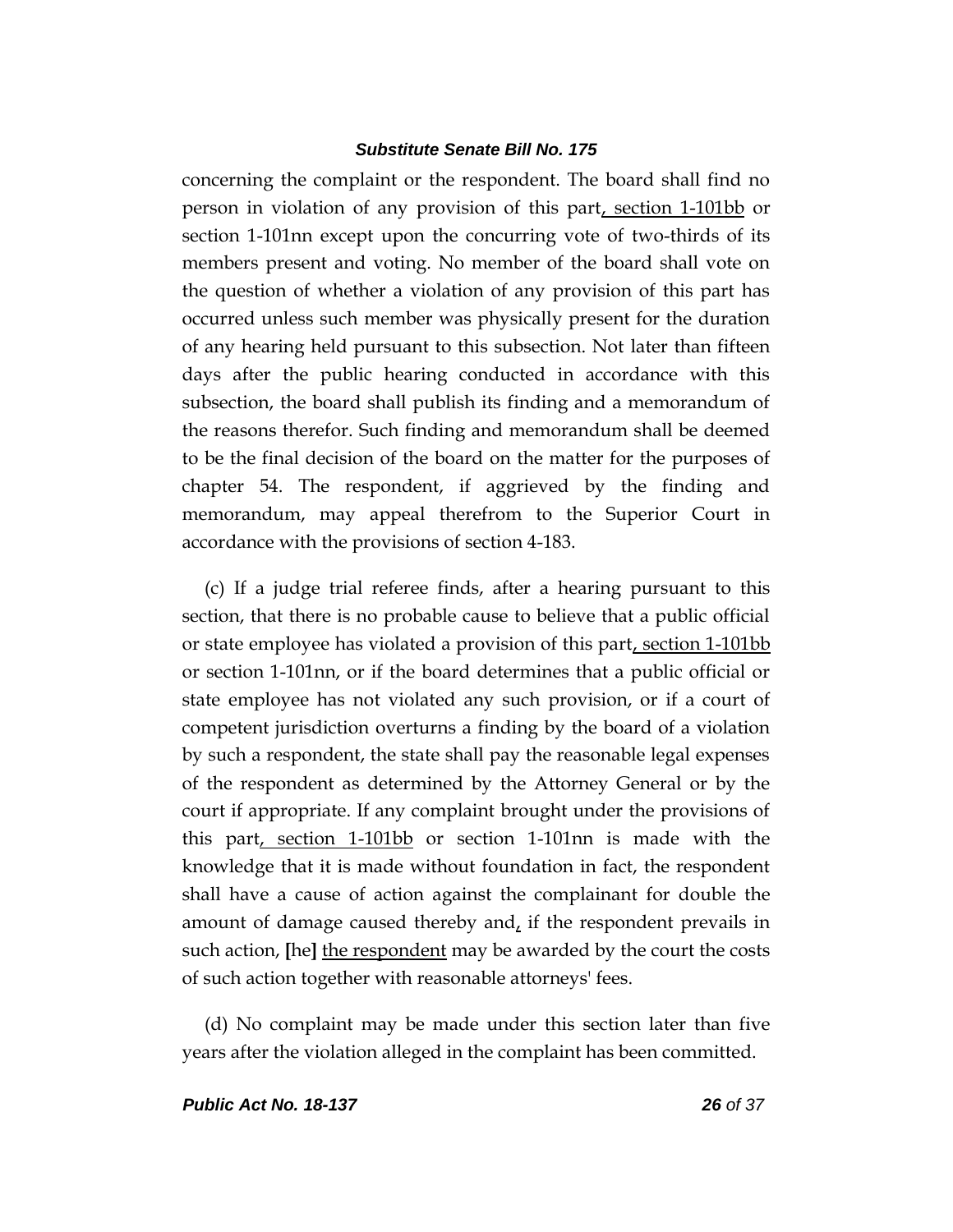(e) No person shall take or threaten to take official action against an individual for such individual's disclosure of information to the board or the general counsel, ethics enforcement officer or staff of the Office of State Ethics under the provisions of this part, section 1-101bb or section 1-101nn. After receipt of information from an individual under the provisions of this part, section 1-101bb or section 1-101nn, the Office of State Ethics shall not disclose the identity of such individual without such individual's consent unless the Office of State Ethics determines that such disclosure is unavoidable during the course of an investigation. No person shall be subject to civil liability for any good faith disclosure that such person makes to the Office of State Ethics.

Sec. 18. Subsection (a) of section 1-82a of the general statutes is repealed and the following is substituted in lieu thereof (*Effective October 1, 2018*):

(a) Unless a judge trial referee makes a finding of probable cause, a complaint alleging a violation of this part, section 1-101bb or section 1- 101nn shall be confidential except upon the request of the respondent. An evaluation of a possible violation of this part, section 1-101bb or section 1-101nn by the Office of State Ethics prior to the filing of a complaint shall be confidential except upon the request of the subject of the evaluation. If the evaluation is confidential, any information supplied to or received from the Office of State Ethics shall not be disclosed to any third party by a subject of the evaluation, a person contacted for the purpose of obtaining information or by the ethics enforcement officer or staff of the Office of State Ethics. No provision of this subsection shall prevent the Office of State Ethics from reporting the possible commission of a crime to the Chief State's Attorney or other prosecutorial authority.

Sec. 19. Section 1-88 of the 2018 supplement to the general statutes is repealed and the following is substituted in lieu thereof (*Effective October 1, 2018*):

*Public Act No. 18-137 27 of 37*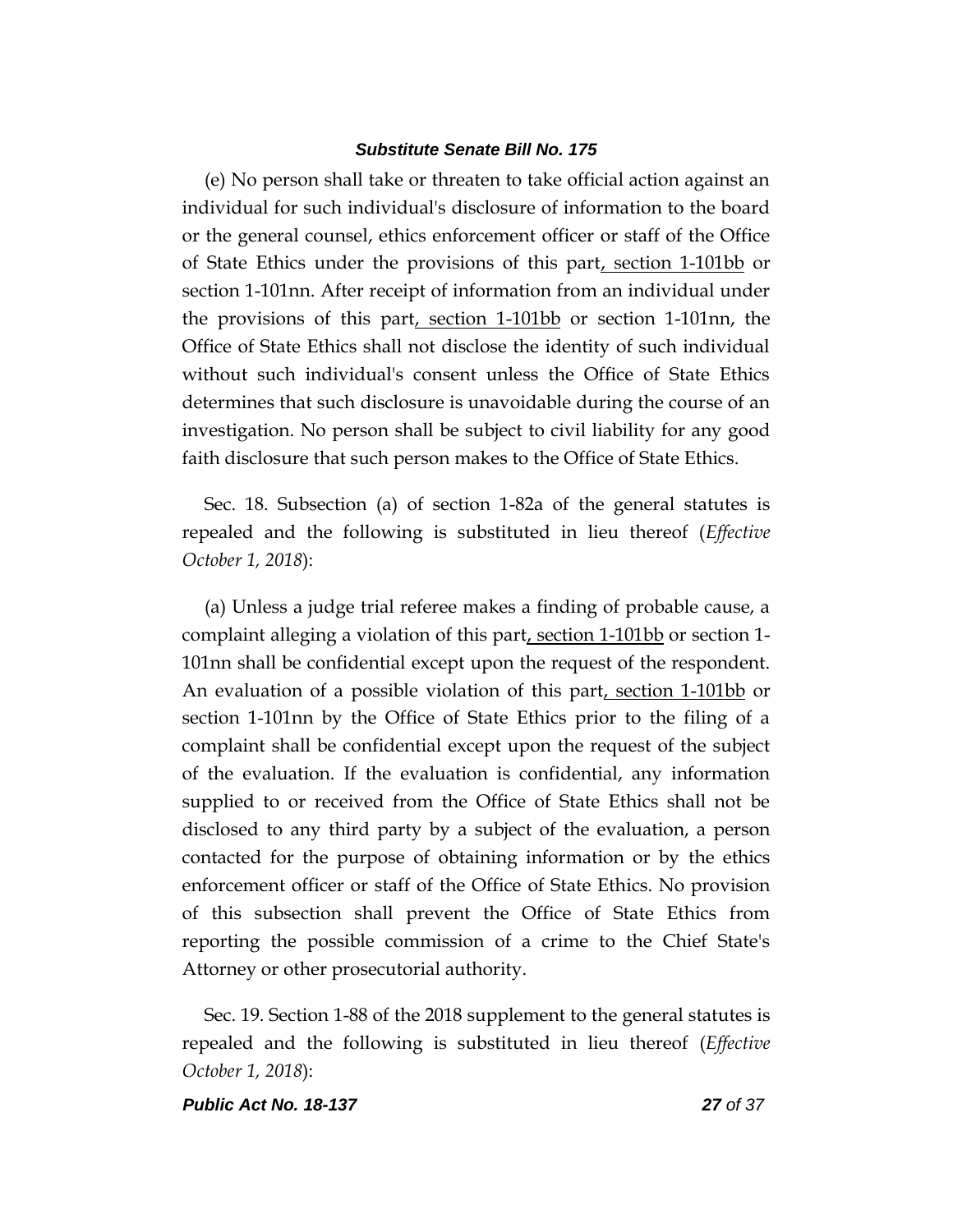(a) The board, upon a finding made pursuant to section 1-82, as amended by this act, that there has been a violation of any provision of this part, section 1-101bb or section 1-101nn, shall have the authority to order the violator to do any or all of the following: (1) Cease and desist the violation of this part, section 1-101bb or section 1-101nn; (2) file any report, statement or other information as required by this part, section 1-101bb or section 1-101nn; and (3) pay a civil penalty of not more than ten thousand dollars for each violation of this part, section 1-101bb or section 1-101nn.

(b) Notwithstanding the provisions of subsection (a) of this section, the board may, after a hearing conducted in accordance with sections 4-176e to 4-184, inclusive, upon the concurring vote of two-thirds of its members present and voting, impose a civil penalty not to exceed ten dollars per day upon any individual who fails to file any report, statement or other information as required by this part, section 1-101bb or section 1-101nn. Each distinct violation of this subsection shall be a separate offense and in case of a continued violation, each day thereof shall be deemed a separate offense. In no event shall the aggregate penalty imposed for such failure to file exceed ten thousand dollars.

(c) The board may also report its finding to the Chief State's Attorney for any action deemed necessary. The board, upon a finding made pursuant to section 1-82, as amended by this act, that a member or member-elect of the General Assembly has violated any provision of this part, section 1-101bb or section 1-101nn, shall notify the appropriate house of the General Assembly, in writing, of such finding and the basis for such finding.

(d) Any person who knowingly acts in such person's financial interest in violation of section 1-84, 1-85, 1-86, 1-86d, 1-86e or 1-101nn or any person who knowingly receives a financial advantage resulting from a violation of any of said sections shall be liable for damages in the amount of such advantage. If the board determines that any person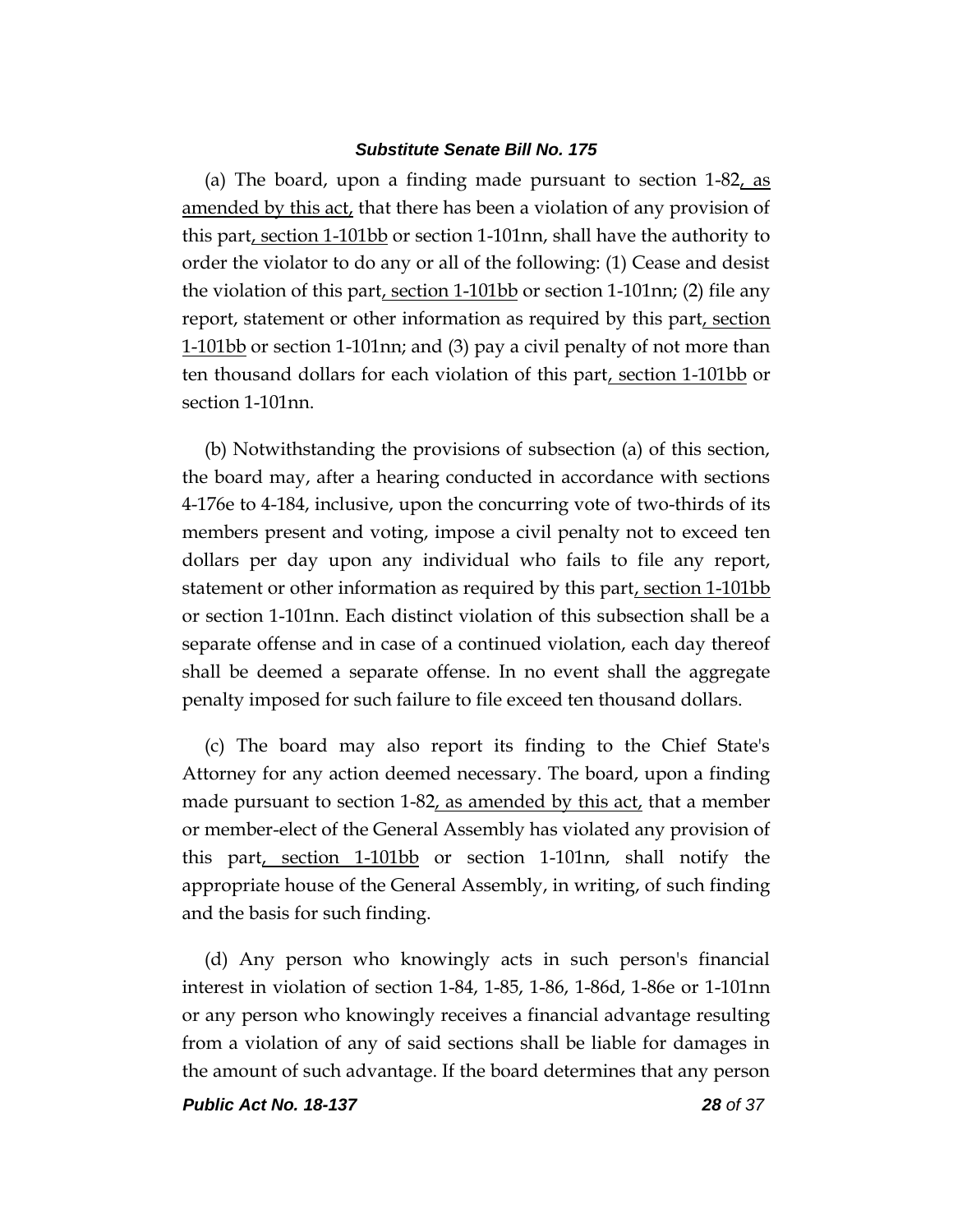may be so liable, it shall immediately inform the Attorney General of that possibility.

(e) Any employee of the Office of State Ethics or member of the Citizen's Ethics Advisory Board who, in violation of this part or section 1-101nn, discloses information filed in accordance with subparagraph (F) of subdivision (1) of subsection (b) of section 1-83, shall be dismissed, if an employee, or removed from the board, if a member.

(f) Any civil penalty imposed by the board pursuant to this section may be enforced by the Office of State Ethics as a money judgment in accordance with chapter 906.

Sec. 20. Section 1-89 of the general statutes is repealed and the following is substituted in lieu thereof (*Effective October 1, 2018*):

(a)  $(1)$  Any person who intentionally violates any provision of this part, section 1-101bb or section 1-101nn shall, **[**(1)**]** for a first violation, be guilty of a class A misdemeanor, **[**except that, if**]** unless subdivision (2) of this subsection is applicable.

(2) If, for a first violation, such person derives a financial benefit of one thousand dollars or more as a result of such violation, such person shall be guilty of a class D felony. **[**, and (2) for**]**

(3) For a second or subsequent violation, such person shall be guilty of a class D felony. **[**, provided no**]**

(4) No person may be found guilty of a violation of subsection (f) or (g) of section 1-84 and bribery or bribe receiving under section 53a-147 or 53a-148 upon the same incident, but such person may be charged and prosecuted for all or any of such offenses upon the same information.

(b) The penalties prescribed in this part or section 1-101nn shall not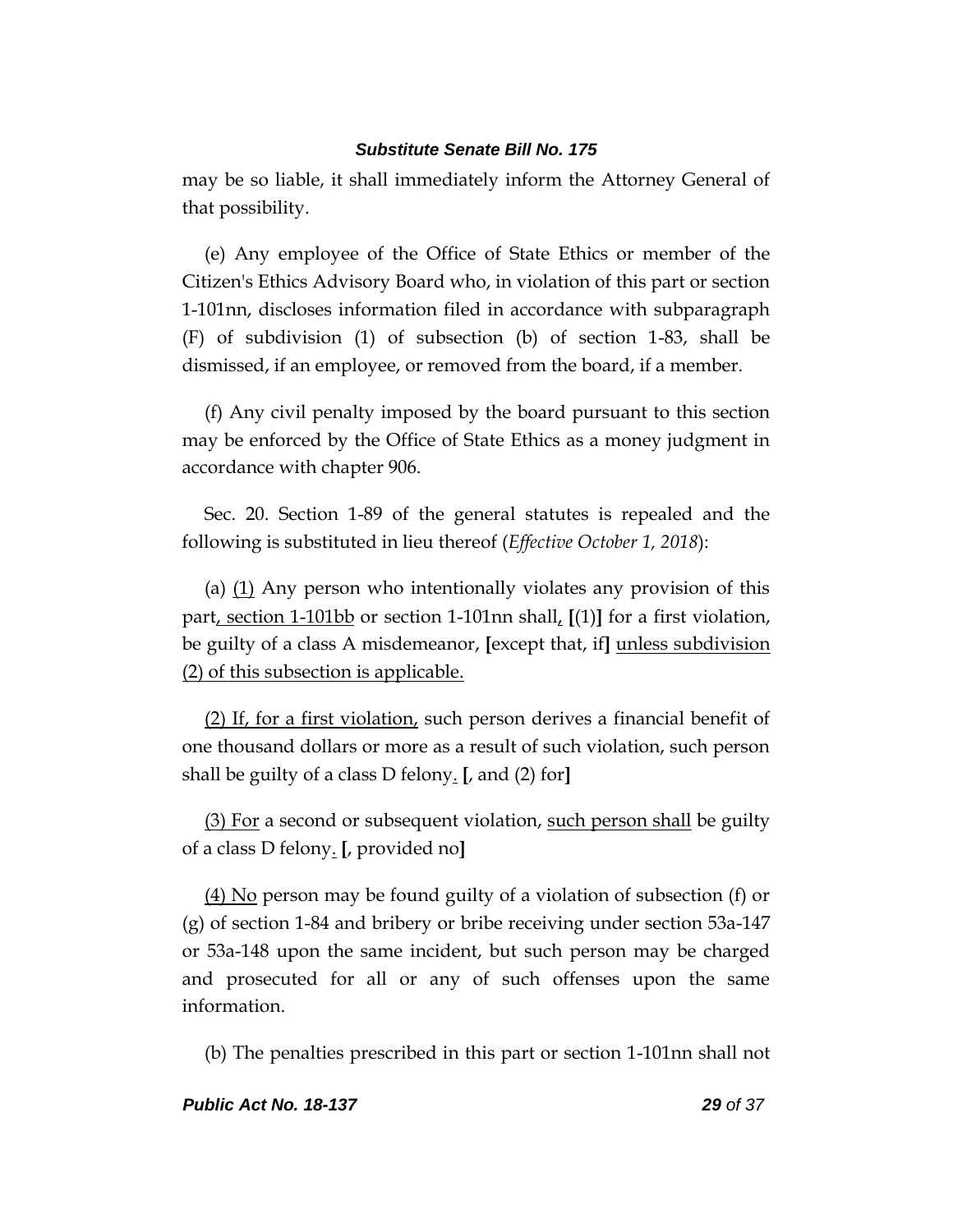limit the power of either house of the legislature to discipline its own members or impeach a public official, and shall not limit the power of agencies or commissions to discipline their officials or employees.

(c) The Attorney General may bring a civil action against any person who knowingly acts in the person's financial interest in, or knowingly receives a financial advantage resulting from, a violation of section 1- 84, 1-85, 1-86, 1-101bb or 1-101nn. In any such action, the Attorney General may, in the discretion of the court, recover any financial benefit that accrued to the person as a result of such violation and additional damages in an amount not exceeding twice the amount of the actual damages.

(d) Any fines, penalties or damages paid, collected or recovered under section 1-88, as amended by this act, or this section for a violation of any provision of this part or section 1-101bb or 1-101nn applying to the office of the Treasurer shall be deposited on a pro rata basis in any trust funds, as defined in section 3-13c, affected by such violation.

Sec. 21. Section 1-93 of the 2018 supplement to the general statutes is repealed and the following is substituted in lieu thereof (*Effective October 1, 2018*):

(a) (1) Upon the complaint of any person on a form prescribed by the Office of State Ethics, signed under penalty of false statement, or upon its own complaint, the ethics enforcement officer of the Office of State Ethics shall investigate any alleged violation of this part or section 1-101bb. Not later than five days after the receipt or issuance of such complaint, the Office of State Ethics shall provide notice of such receipt or issuance and a copy of the complaint by registered or certified mail to any respondent against whom such complaint is filed and shall provide notice of the receipt of such complaint to the complainant. When the Office of State Ethics undertakes an evaluation

*Public Act No. 18-137 30 of 37*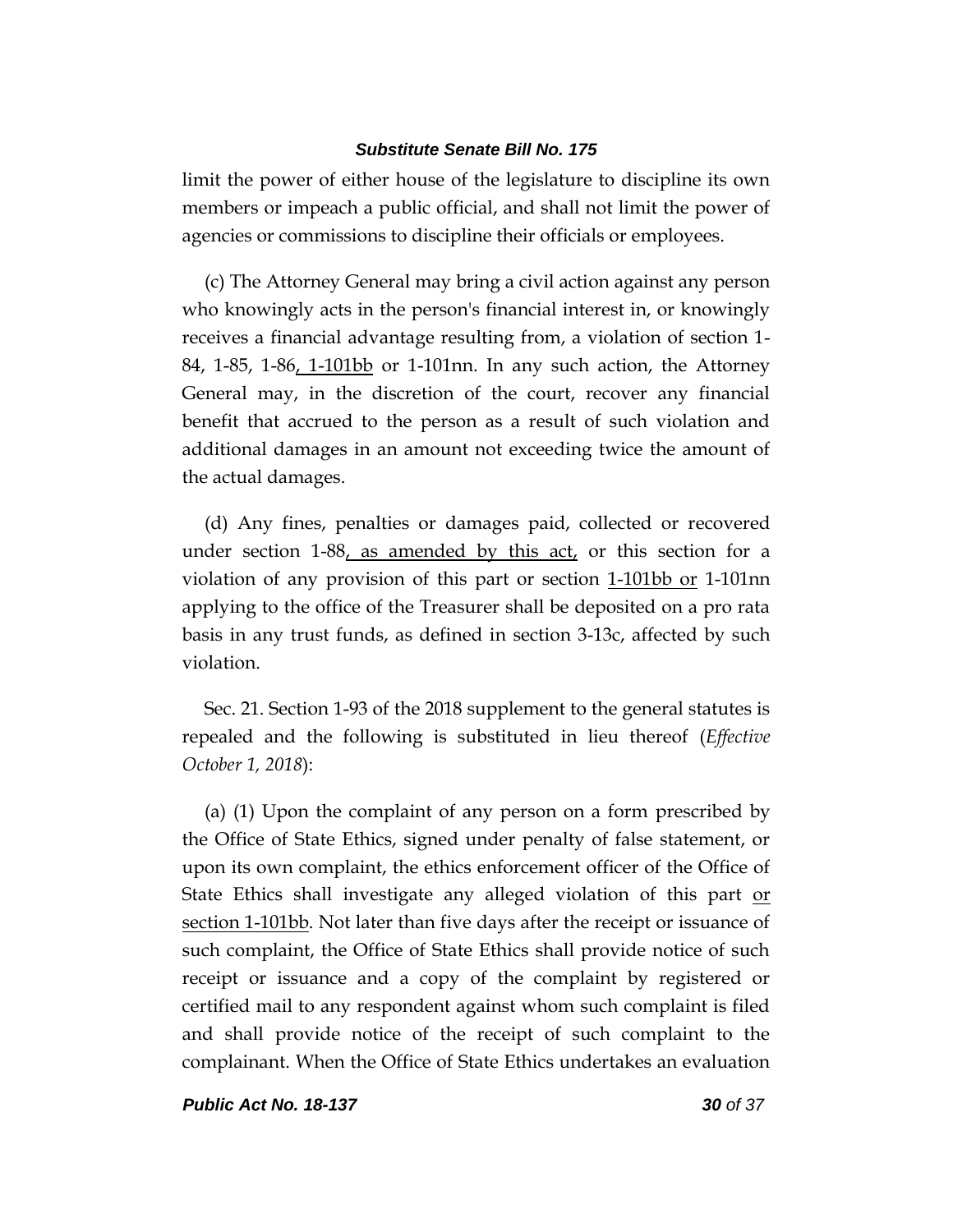of a possible violation of this part or section 1-101bb prior to the filing of a complaint, the subject of the evaluation shall be notified not later than five business days after a staff member of the Office of State Ethics undertakes the first contact with a third party concerning the matter.

(2) In the conduct of its investigation of an alleged violation of this part, the Office of State Ethics shall have the power to hold hearings, administer oaths, examine witnesses and receive oral and documentary evidence. The Office of State Ethics may subpoena witnesses under procedural rules adopted by the Citizen's Ethics Advisory Board as regulations in accordance with the provisions of chapter 54 to compel attendance before the Office of State Ethics and to require the production for examination by the ethics enforcement officer of the Office of State Ethics of any books and papers which the ethics enforcement officer of the Office of State Ethics deems relevant in any matter under investigation or in question, provided any such subpoena is issued either pursuant to a majority vote of the Citizen's Ethics Advisory Board or pursuant to the signature of the chairperson of such board. The vice-chairperson of such board may sign any such subpoena if the chairperson of such board is unavailable. In the exercise of such powers, the Office of State Ethics may use the services of the state police, who shall provide the same upon the office's request. The Office of State Ethics shall make a record of all proceedings conducted pursuant to this subsection. Any witness summoned before the Office of State Ethics or a judge trial referee pursuant to this subsection shall receive the witness fee paid to witnesses in the courts of this state. The ethics enforcement officer of the Office of State Ethics may bring any alleged violation of this part or section 1-101bb before a judge trial referee assigned by the Chief Court Administrator for such purpose for a probable cause hearing. Such judge trial referee shall be compensated in accordance with the provisions of section 52-434 from such funds as may be available to the

*Public Act No. 18-137 31 of 37*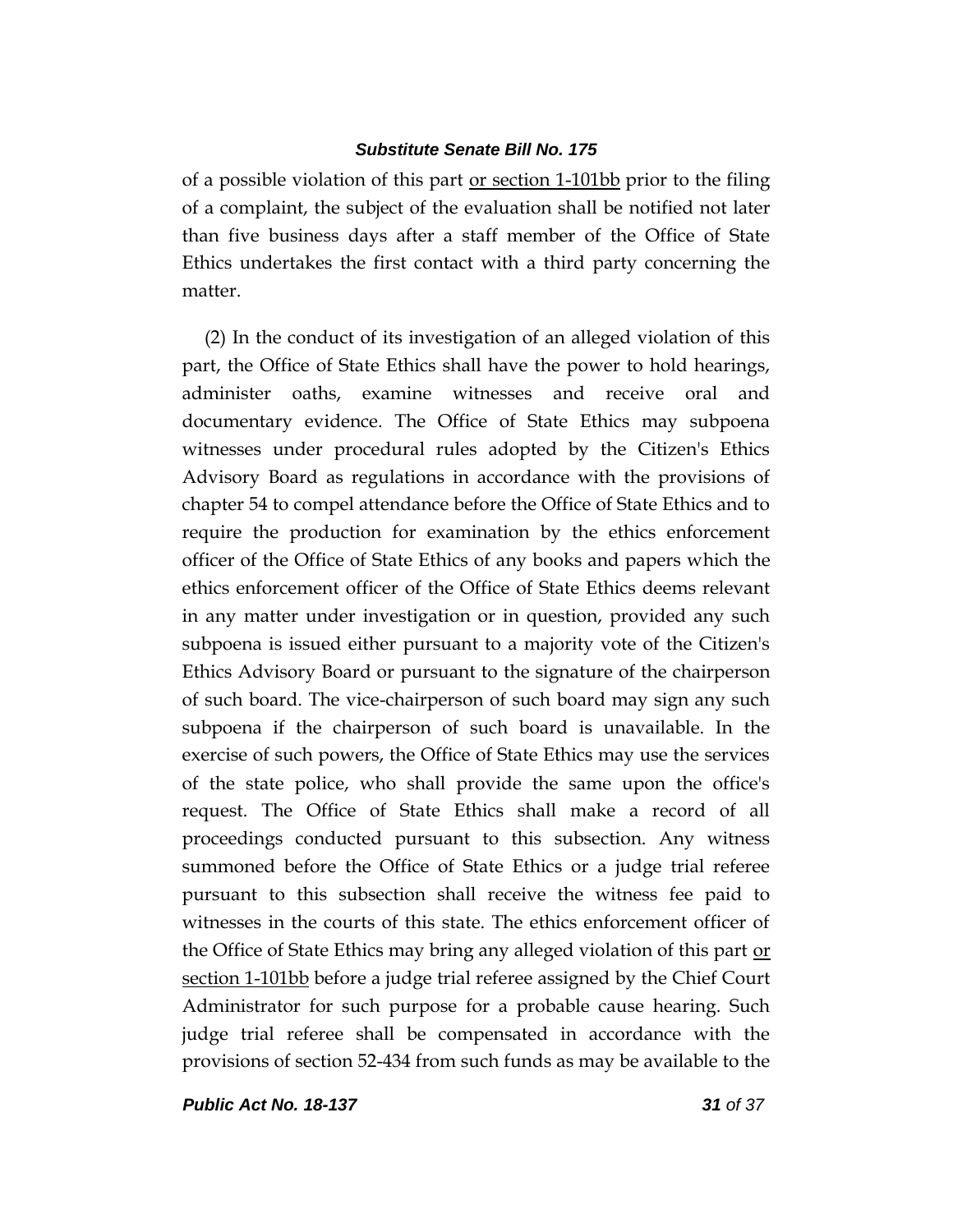Office of State Ethics. The respondent shall have the right to appear at any hearing held pursuant to this subsection and be heard and to offer any information which may tend to clear the respondent of probable cause to believe the respondent has violated any provision of this part or section 1-101bb. The respondent shall also have the right to be represented by legal counsel and to examine and cross-examine witnesses. Not later than ten days prior to the commencement of any hearing conducted pursuant to this subsection, the Office of State Ethics shall provide the respondent with a list of its intended witnesses. Any finding of probable cause to believe the respondent is in violation of any provision of this part <u>or section 1-101bb</u> shall be made by a judge trial referee not later than thirty days after the ethics enforcement officer brings such alleged violation before such judge trial referee, except that such thirty-day limitation period shall not apply if the judge trial referee determines that good cause exists for extending such limitation period.

(b) If a judge trial referee indicates that probable cause exists for the violation of a provision of this part <u>or section 1-101bb</u>, the board shall initiate hearings to determine whether there has been a violation of this part or section 1-101bb. Any such hearing shall be initiated by the board not later than thirty days after the finding of probable cause by a judge trial referee and shall be concluded not later than ninety days after its initiation, except that such thirty-day or ninety-day limitation period shall not apply if the judge trial referee determines that good cause exists for extending such limitation period. A judge trial referee, who has not taken part in the probable cause determination on the matter shall be assigned by the Chief Court Administrator and shall be compensated in accordance with section 52-434 out of funds available to the board. Such judge trial referee shall preside over such hearing and rule on all issues concerning the application of the rules of evidence, which shall be the same as in judicial proceedings. The judge trial referee shall have no vote in any decision of the board. All

*Public Act No. 18-137 32 of 37*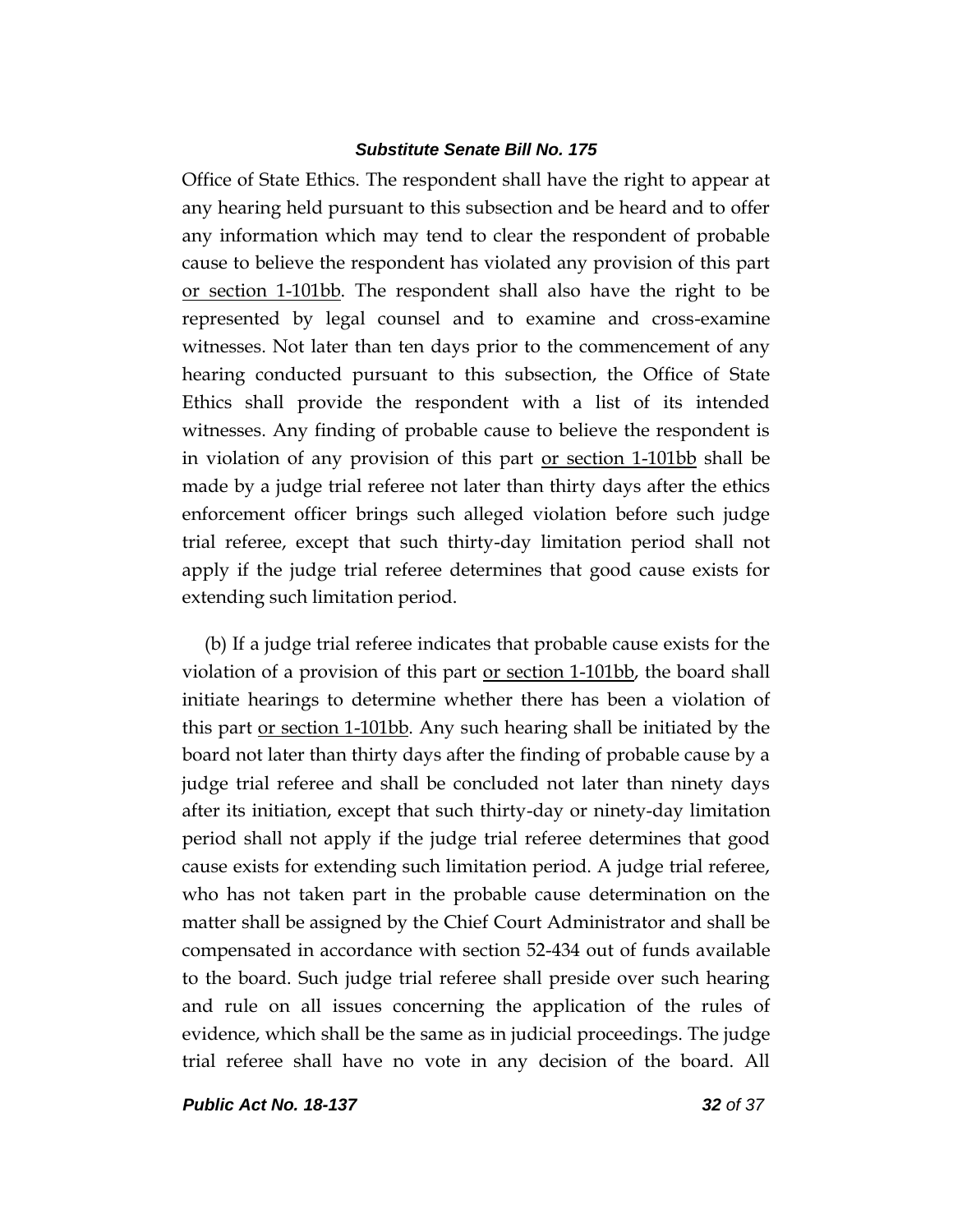hearings of the board held pursuant to this subsection shall be open. At such hearing the board shall have the same powers as the Office of State Ethics under subsection (a) of this section and the respondent shall have the right to be represented by legal counsel, to compel attendance of witnesses and the production of books, documents, records and papers and to examine and cross-examine witnesses. Not later than ten days prior to the commencement of any hearing conducted pursuant to this subsection, the Office of State Ethics shall provide the respondent with a list of its intended witnesses. The judge trial referee shall, while engaged in the discharge of the duties as provided in this subsection, have the same authority as is provided in section 51-35 over witnesses who refuse to obey a subpoena or to testify with respect to any matter upon which such witness may be lawfully interrogated, and may commit any such witness for contempt for a period no longer than thirty days. The Office of State Ethics shall make a record of all proceedings pursuant to this subsection. During the course of any such hearing, no ex-parte communication shall occur between the board, or any of its members, and: (1) The judge trial referee, or (2) any staff member of the Enforcement Division of the Office of State Ethics, concerning the complaint or the respondent. The board shall find no person in violation of any provision of this part or section 1-101bb except upon the concurring vote of two-thirds of its members present and voting. No member of the board shall vote on the question of whether a violation of any provision of this part or section 1-101bb has occurred unless such member was physically present for the duration of any hearing held pursuant to this subsection. Not later than fifteen days after the public hearing conducted in accordance with this subsection, the board shall publish its finding and a memorandum of the reasons therefor. Such finding and memorandum shall be deemed to be the final decision of the board on the matter for the purposes of chapter 54. The respondent, if aggrieved by the finding and memorandum, may appeal therefrom to the Superior Court in accordance with the provisions of section 4-183.

*Public Act No. 18-137 33 of 37*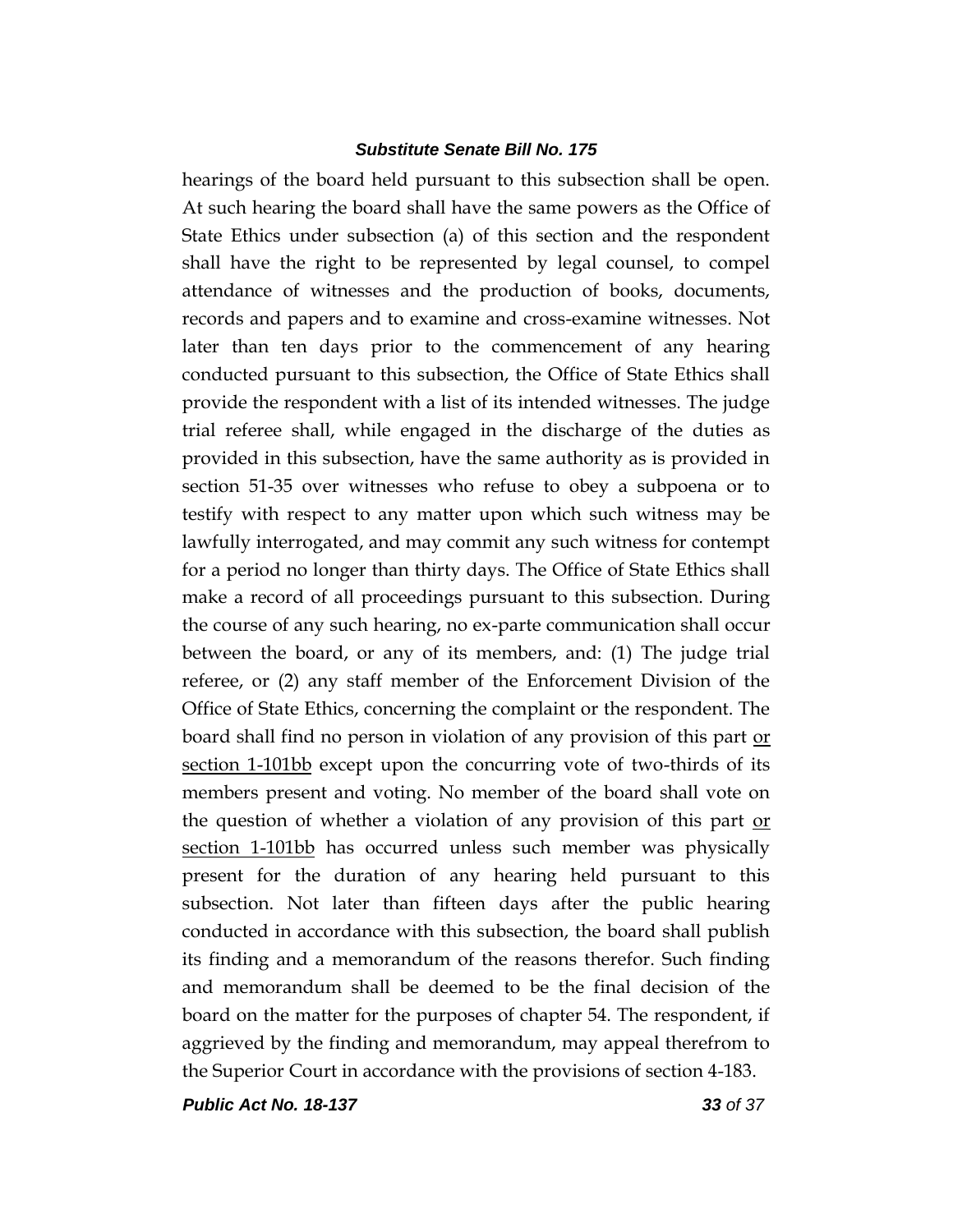(c) If any complaint brought under the provisions of this part or section 1-101bb is made with the knowledge that it is made without foundation in fact, the respondent shall have a cause of action against the complainant for double the amount of damage caused thereby and if the respondent prevails in such action, the respondent may be awarded by the court the costs of such action together with reasonable attorneys' fees.

(d) No complaint may be made under this section except within five years next after the violation alleged in the complaint has been committed.

(e) No person shall take or threaten to take official action against an individual for such individual's disclosure of information to the board or the general counsel, ethics enforcement officer or staff of the Office of State Ethics under the provisions of this part or section 1-101bb. After receipt of information from an individual under the provisions of this part, the Office of State Ethics shall not disclose the identity of such individual without such person's consent unless the Office of State Ethics determines that such disclosure is unavoidable during the course of an investigation.

Sec. 22. Subsection (c) of section 1-97 of the general statutes is repealed and the following is substituted in lieu thereof (*Effective October 1, 2018*):

(c) No lobbyist may: (1) Do anything with the purpose of placing any public official under personal obligation; (2) attempt to influence any legislative or administrative action for the purpose of thereafter being employed to secure its defeat; (3) cause any communication to be sent to any public official in the name of any other individual except with the consent of such individual; or  $(4)$  be retained as a lobbyist by a state agency or quasi-public agency.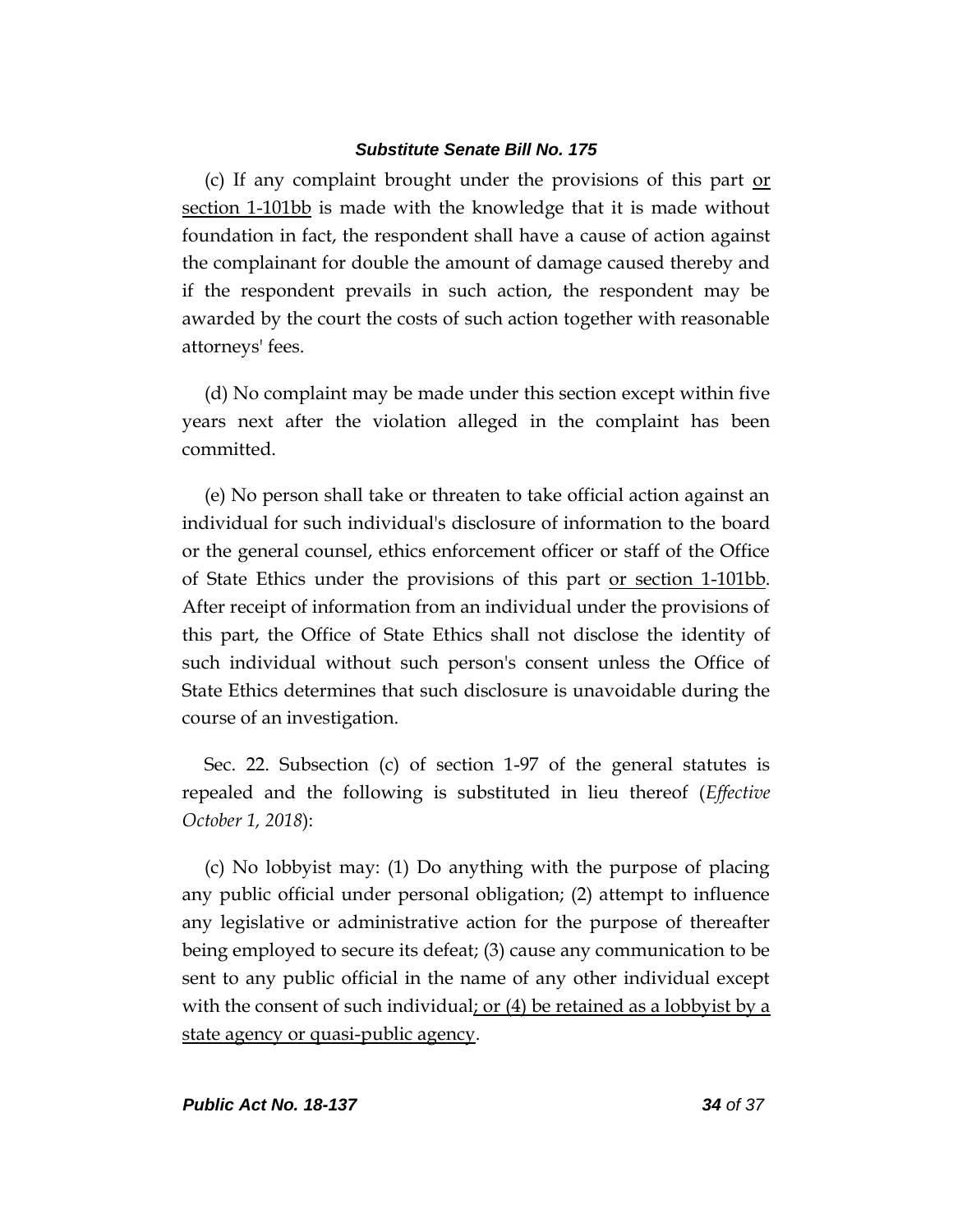Sec. 23. Subsection (c) of section 5-164a of the general statutes is repealed and the following is substituted in lieu thereof (*Effective July 1, 2018*):

(c) No member reemployed under this section or under section 5- 164 or elected to serve in the General Assembly or otherwise reentering state service shall receive a retirement income during such member's reemployment or other state service except (1) if such member's services as an employee are rendered for not more than **[**ninety**]** one hundred twenty working days in any one calendar year, provided that any member reemployed for a period of more than **[**ninety**]** one hundred twenty working days in one calendar year shall reimburse the state retirement fund for retirement income payments received during such **[**ninety**]** one hundred twenty working days; (2) if such member's services are as a member of the General Assembly or as a sessional employee of the General Assembly during the regular legislative session, such member's retirement income payments shall not be suspended; or (3) if such member's preretirement services which counted towards retirement are other than as a special deputy sheriff pursuant to chapter 78, and if such member's postretirement services are as a special deputy sheriff or, on and after December 1, 2000, as a judicial marshal and such member was employed as a special deputy sheriff on July 1, 1999.

Sec. 24. Section 38a-882 of the general statutes is repealed and the following is substituted in lieu thereof (*Effective July 1, 2018*):

(a) The Insurance Department shall maintain the Brokered Transactions Guaranty Fund at a level not to exceed **[**five**]** one hundred thousand dollars and to this intent moneys received under section 38a-881 shall be credited to such guaranty fund whenever the fund balance is below **[**five**]** one hundred thousand dollars and any such moneys may be invested or reinvested in the same manner as funds of the state employees retirement system, and the interest

*Public Act No. 18-137 35 of 37*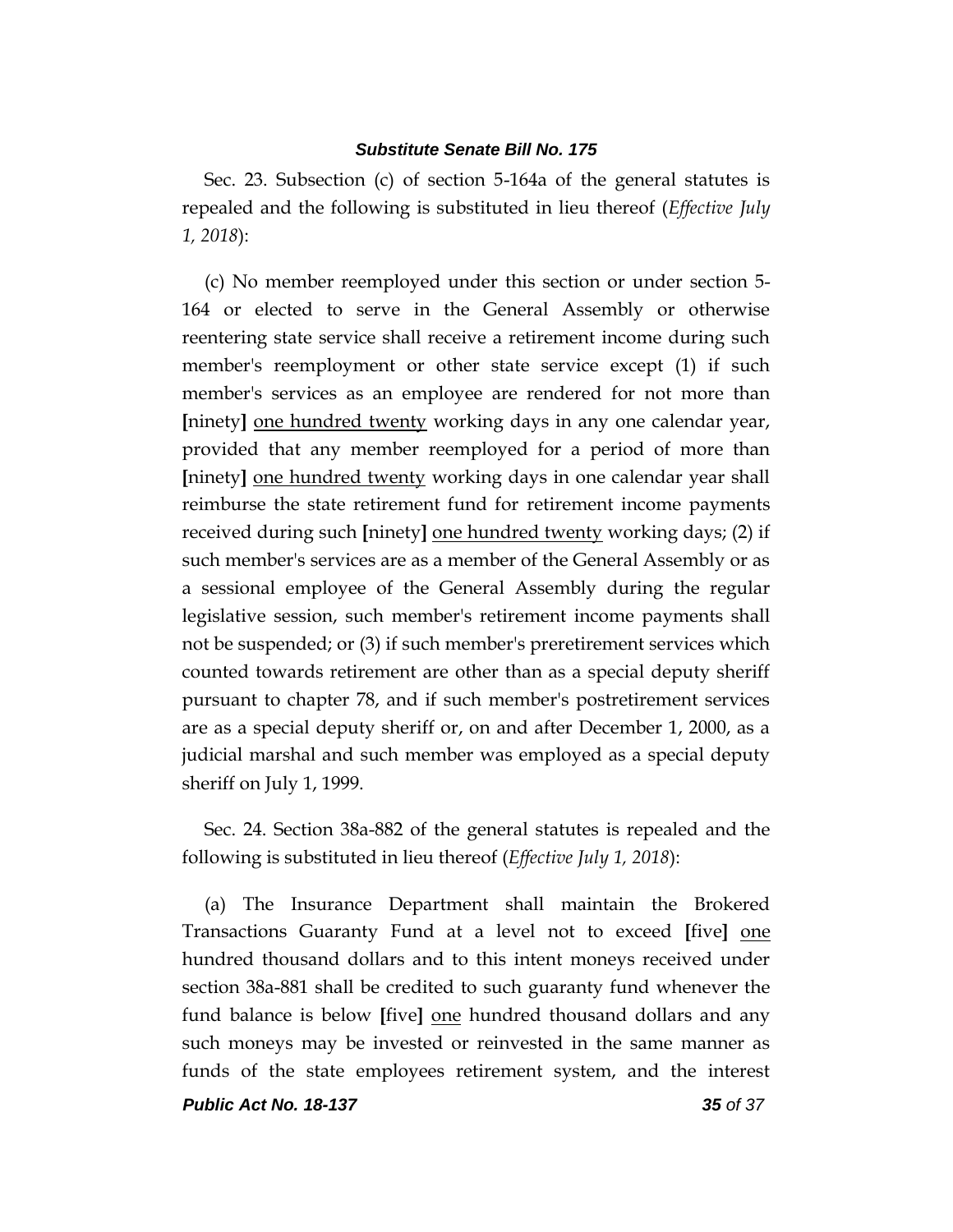arising from such investments shall be credited to the General Fund. Any moneys received under section 38a-881 not required to maintain such guaranty fund balance shall be deposited to the General Fund. All moneys in such guaranty fund in excess of **[**five**]** one hundred thousand dollars shall be transferred by the Treasurer to the General Fund.

(b) If, at any time, the amount deposited in the Brokered Transactions Guaranty Fund is under one hundred thousand dollars, the department, in its discretion, may assess all persons licensed as insurance producers a fee not to exceed ten dollars which shall be credited to said guaranty fund.

Sec. 25. (*Effective from passage*) Not later than January 1, 2019, the Commissioner of Early Childhood shall make recommendations, in accordance with the provisions of section 11-4a of the general statutes, to the joint standing committee of the General Assembly having cognizance of matters relating to education, on how a precertification process could be implemented for prospective employees of a child day care center or group day care home in lieu of the current background check requirement set forth in subsection (c) of section 19a-80 of the general statutes.

Sec. 26. (NEW) (*Effective October 1, 2018*) (a) On and after October 1, 2018, no quasi-public agency, as defined in section 1-120 of the general statutes, shall make a payment in excess of fifty thousand dollars to an employee resigning or retiring from employment with such quasipublic agency for the purposes of avoiding costs associated with potential litigation or pursuant to a nondisparagement agreement.

(b) No nondisparagement agreement or settlement agreement as described in subsection (a) of this section may prohibit an employee from making a complaint or providing information in accordance with section 4-61dd of the general statutes.

*Public Act No. 18-137 36 of 37*